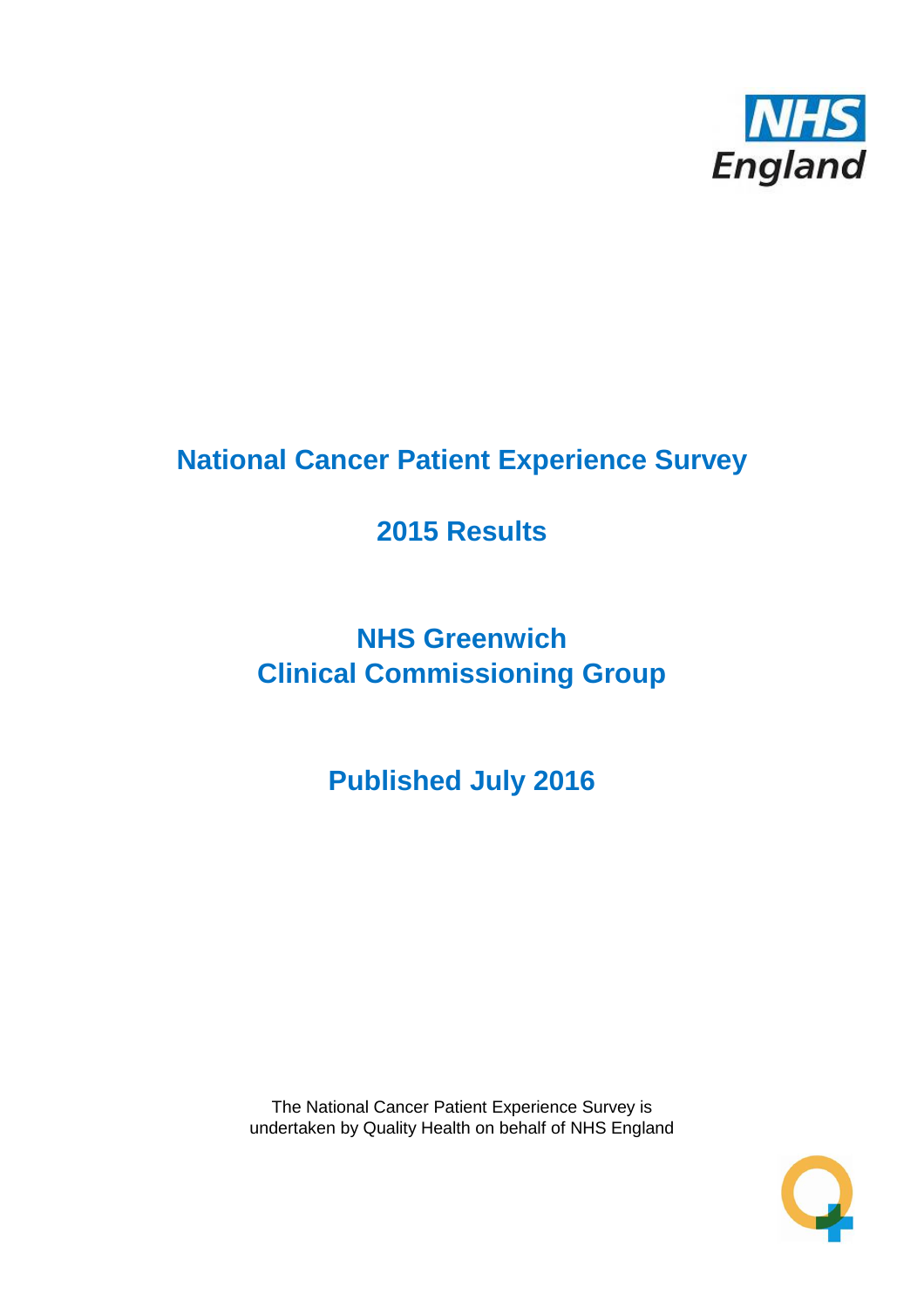#### **Introduction**

The National Cancer Patient Experience Survey 2015 is the fifth iteration of the survey first undertaken in 2010. It has been designed to monitor national progress on cancer care; to provide information to drive local quality improvements; to assist commissioners and providers of cancer care; and to inform the work of the various charities and stakeholder groups supporting cancer patients.

The survey was overseen by a national Cancer Patient Experience Advisory Group. This Advisory Group set the principles and objectives of the survey programme and guided questionnaire development.

The survey was commissioned and managed by NHS England. The survey provider, Quality Health, is responsible for designing, running and analysing the survey.

Full national results and other reports are available at www.ncpes.co.uk

Further details on the survey methodology and changes to the 2015 survey can be found in the Annex. Note that a number of significant changes were made to the 2015 survey so caution should be taken in directly comparing data from the 2015 survey to the findings of the previous CPES surveys. No comparisons with previous surveys are presented in this report.

#### **This report**

The report shows how this CCG scored for each question in the survey, compared with national results. It is aimed at helping individual CCGs to understand their performance and identify areas for local improvement.

Note that responses for questions with 1-20 respondents have been suppressed. This is to protect patient confidentiality and because uncertainty around the result is too great.

#### **Data tables**

The data tables presented in this report show the following for each question:

- **Column 1** shows the number of respondents to this question
- **Column 2** shows the unadjusted 2015 score for this CCG
- **Column 3** shows the case-mix adjusted 2015 score for this CCG
- **Column 4** shows the lower limit of the expected range of scores for this CCG (the top of the pale blue section on the Comparability chart - see below)
- **Column 5** shows the upper limit of the expected range of scores for this CCG (the bottom of the dark blue section on the Comparability chart - see below)
- **Column 6** shows the National Average score for this question.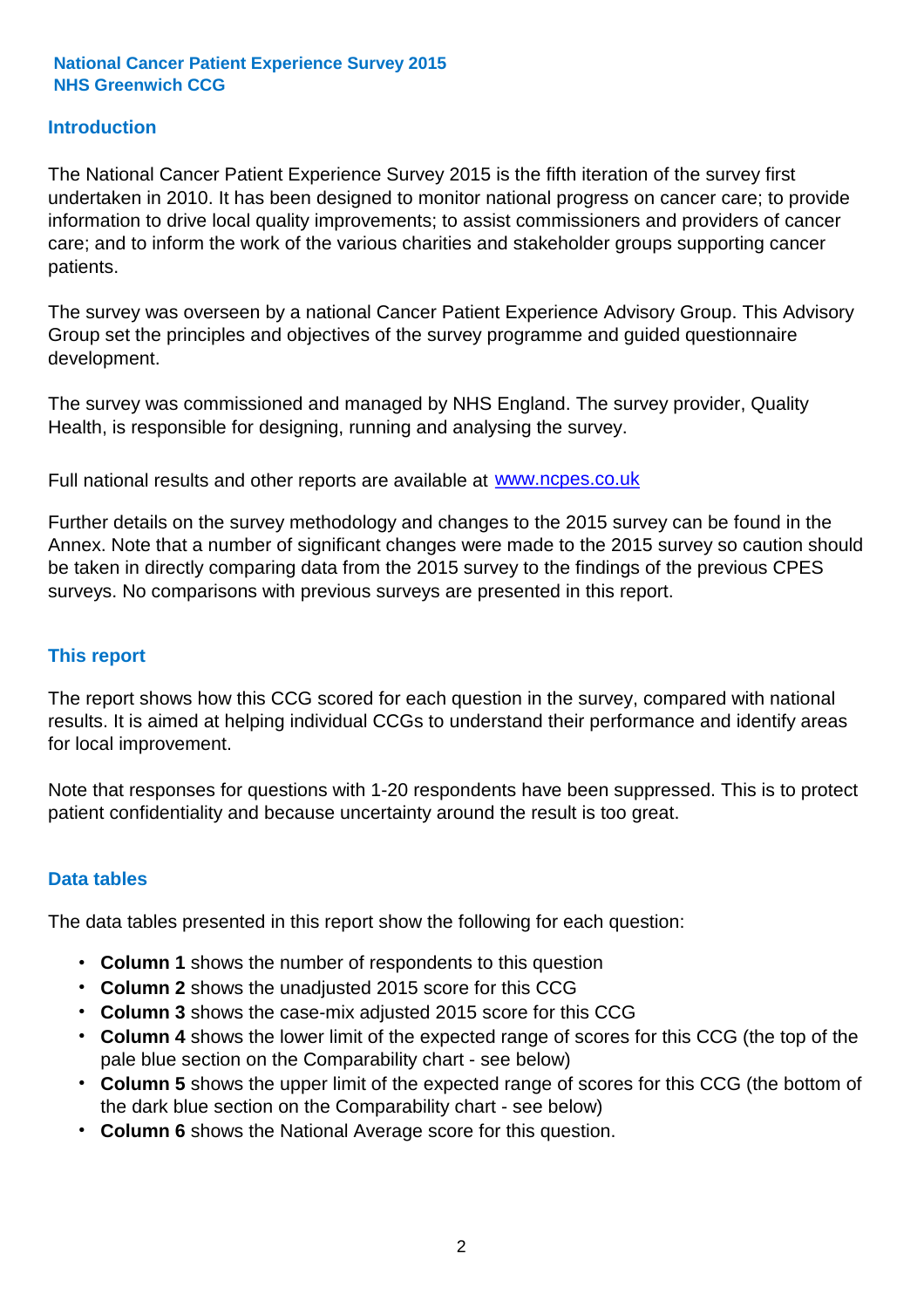Results for individual response options are presented in the detailed data tables **WWW.ncpes.co.uk** Confidence Intervals for unadjusted and case-mix adjusted data are provided in these tables.

Expected ranges and 95% Confidence Intervals highlight the uncertainty around the results. The size of the expected ranges and confidence intervals will be different for each question, and depends on the number of respondents and the range of their responses.

For further details on case-mix adjustment and the scoring methodology used, please refer to the Annex.

#### **Comparability charts**

For the 2015 survey, we have adopted the CQC standard for reporting comparative performance, based on calculation of "expected ranges". This means that CCGs will be flagged as outliers only if there is statistical evidence that their scores deviate (positively or negatively) from the range of scores that would be expected for CCGs of the same size.

The Comparability charts in this report show a bar with these expected ranges (in grey), higher than expected (in dark blue), and lower than expected (in pale blue). A black dot represents the actual score of this CCG.

The same colour convention has been used in Column 3 of the Data tables.

For further details on expected ranges, please refer to the technical document at **www.ncpes.co.uk** 

#### **Tumour group tables**

The final set of tables in this report show the scores for each question for each of the 13 tumour groups, with a comparative national score for that tumour group.

These breakdowns are intended as additional information for CCGs to understand the differences between the experiences of patients with different types of cancer. The numbers are generally relatively small and may not be statistically significant. They should therefore be treated with some caution.

#### **Notes on specific questions**

Question 5 in the survey has not been scored. However, the unscored data is useful and has been published alongside the other results in this report. This question asked respondents to "tick all that apply". The results show all of the responses given including where respondents chose two or more options.

Questions used to direct respondents to different parts of the survey (questions 4, 17, 24, 27, 40, 43, 46) and other demographic and information questions are not reported.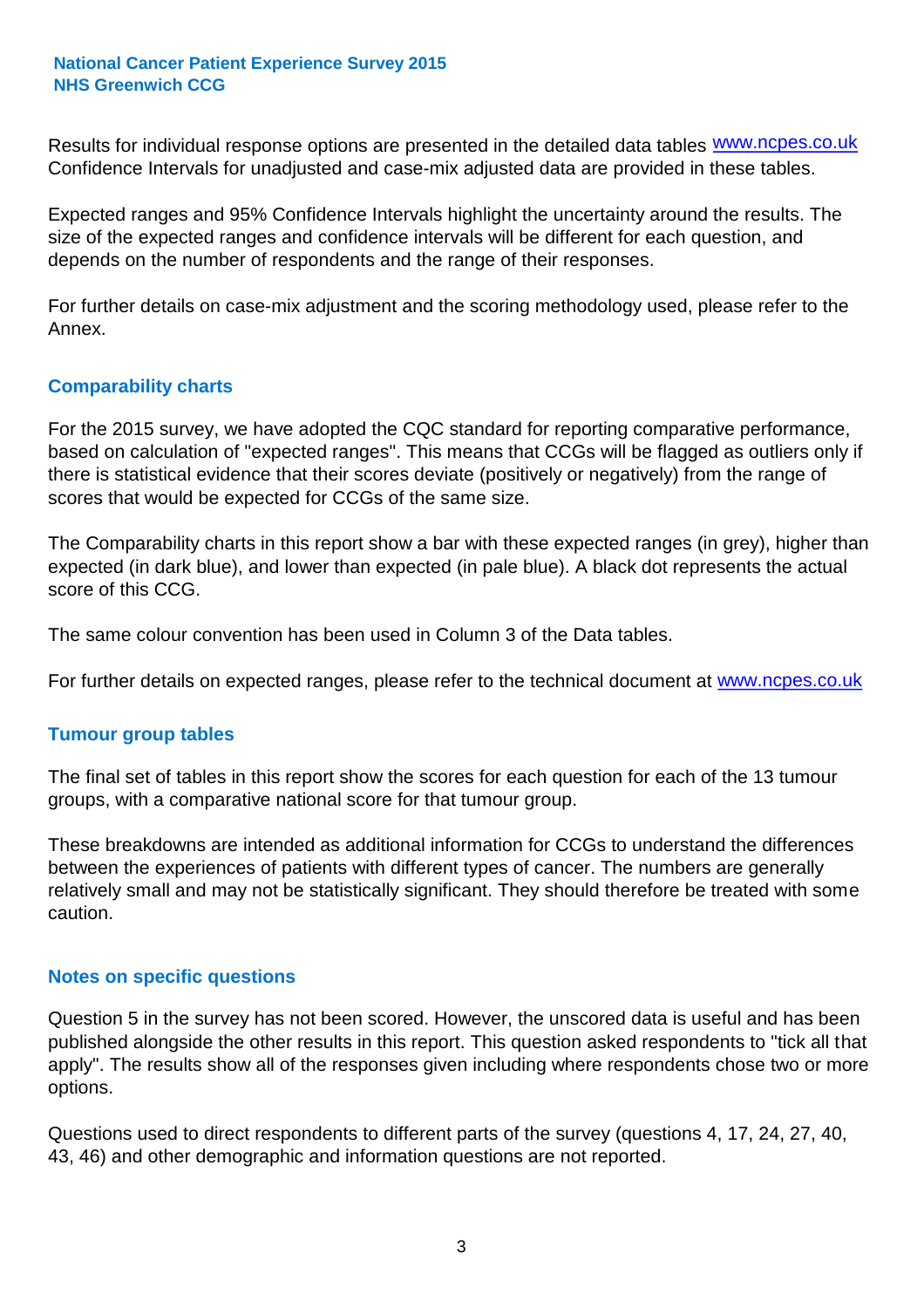#### **How to use the data**

Unadjusted data should be used to see the actual responses from patients relating to the CCG.

Case-mix adjusted data, together with expected ranges, should be used to understand whether the results are significantly higher or lower than national results.

Case-mix adjusted data, together with (case-mix adjusted) Confidence Intervals (presented in the detailed data tables **www.ncpes.co.uk**), should be used to understand whether the results are significantly higher or lower than the results for another CCG.

#### **Response rates**

Numbers of respondents by tumour group, age and gender can be found in the Annex.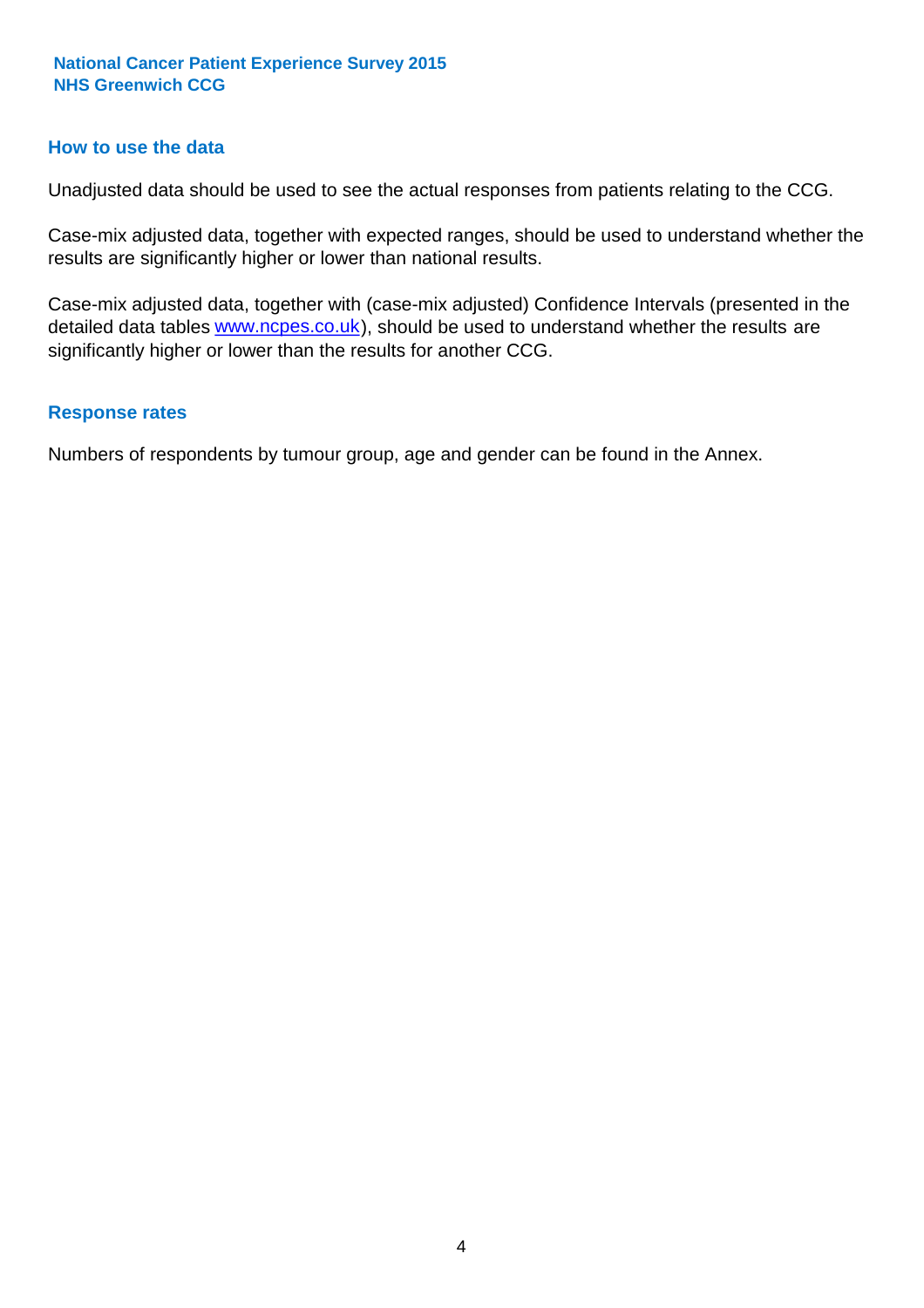#### **Executive Summary**

average rating of 8.7. Asked to rate their care on a scale of zero (very poor) to 10 (very good), respondents gave an

The following questions are included in phase 1 of the Cancer Dashboard developed by Public Health England and NHS England\*:

- **73%** of respondents said that they were definitely involved as much as they wanted to be in decisions about their care and treatment
- **88%** of respondents said that they were given the name of a Clinical Nurse Specialist who would support them through their treatment
- when asked how easy or difficult it had been to contact their Clinical Nurse Specialist 84% of respondents said that it had been 'quite easy' or 'very easy'
- **86%** of respondents said that, overall, they were always treated with dignity and respect they were in hospital
- **88%** of respondents said that hospital staff told them who to contact if they were worried about their condition or treatment after they left hospital
- **59%** of respondents said that they thought the GPs and nurses at their general practice definitely did everything they could to support them while they were having cancer treatment.

Detailed results for these and other questions are set out in the sections that follow.

#### \* www.cancerdata.nhs.uk/dashboard

The questions were selected in discussion with the national Cancer Patient Experience Advisory Group and reflect four key patient experience domains: provision of information; involvement in decisions; care transition; interpersonal relations, respect and dignity. The figures presented above are all case-mix adjusted.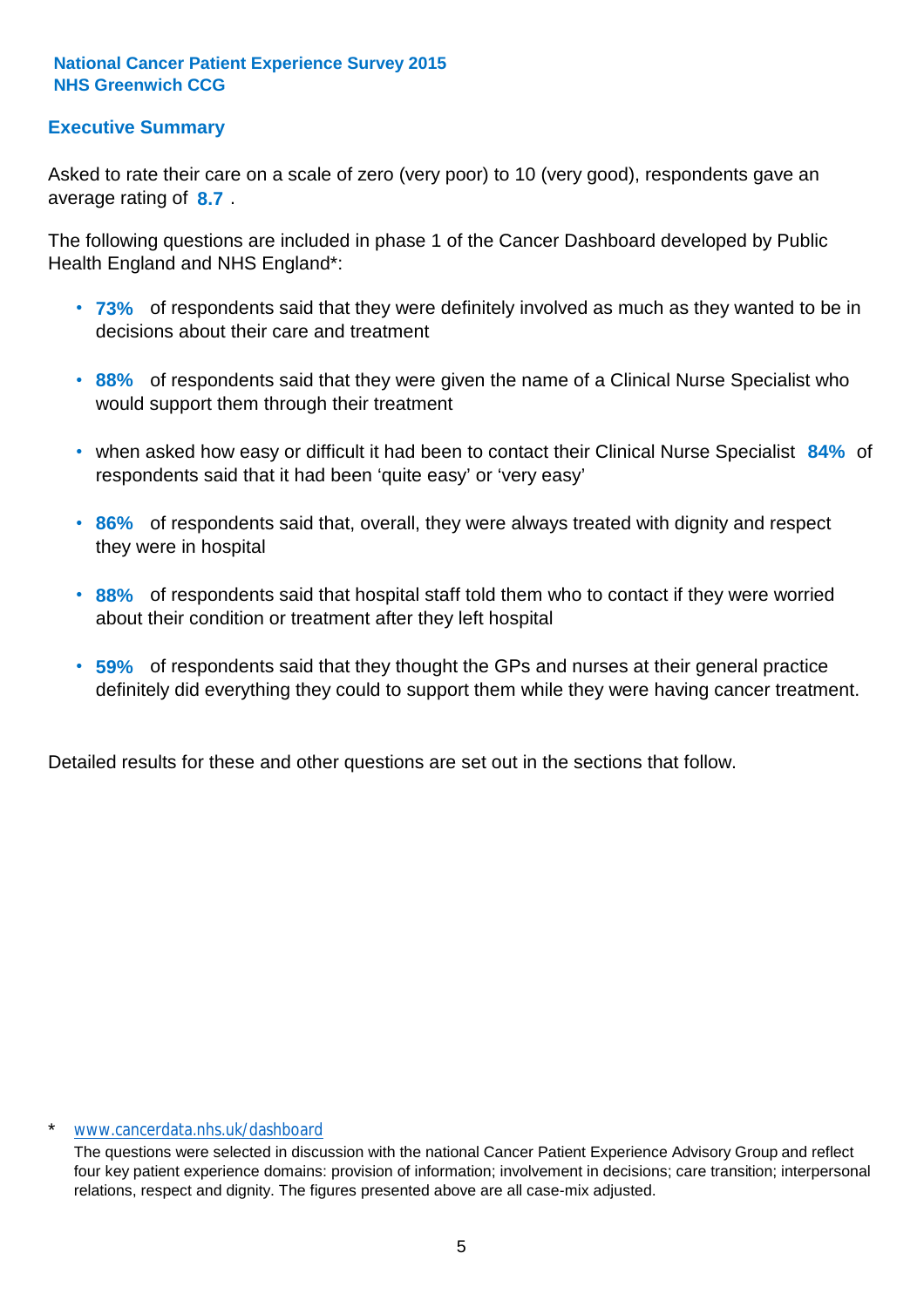# **Questions which scored outside expected range**

|                   |                                                                                           |                                              | 2015 Case-mix Adjusted               |                                     |                                              |                              |
|-------------------|-------------------------------------------------------------------------------------------|----------------------------------------------|--------------------------------------|-------------------------------------|----------------------------------------------|------------------------------|
| Question          |                                                                                           | for this<br>respondents<br>Number of<br>င္ပင | Percentage for<br>ins<br>2015<br>CCG | Lower limit of<br>expected<br>range | Upper limit<br>expected<br>range<br>$\Omega$ | National<br>Average<br>Score |
|                   | Deciding the best treatment for you                                                       |                                              |                                      |                                     |                                              |                              |
| Q12               | Patient felt that treatment options were completely explained                             | 204                                          | 77%                                  | 77%                                 | 88%                                          | 83%                          |
| <b>Operations</b> |                                                                                           |                                              |                                      |                                     |                                              |                              |
| Q26               | Staff explained how operation had gone in understandable way                              | 115                                          | 69%                                  | 70%                                 | 85%                                          | 78%                          |
|                   | Hospital care as an inpatient                                                             |                                              |                                      |                                     |                                              |                              |
| Q28               | Groups of doctors or nurses did not talk in front of patient as if<br>they were not there | 140                                          | 75%                                  | 75%                                 | 88%                                          | 81%                          |
| Q39               | Staff told patient who to contact if worried post discharge                               | 138                                          | 88%                                  | 90%                                 | 98%                                          | 94%                          |
|                   | <b>Your overall NHS care</b>                                                              |                                              |                                      |                                     |                                              |                              |
| Q54               | Hospital and community staff always worked well together                                  | 226                                          | 50%                                  | 54%                                 | 67%                                          | 61%                          |
| Q57               | Length of time for attending clinics and appointments was right                           | 225                                          | 50%                                  | 58%                                 | 74%                                          | 66%                          |
| Q58               | Taking part in cancer research discussed with patient                                     | 215                                          | 38%                                  | 20%                                 | 36%                                          | 28%                          |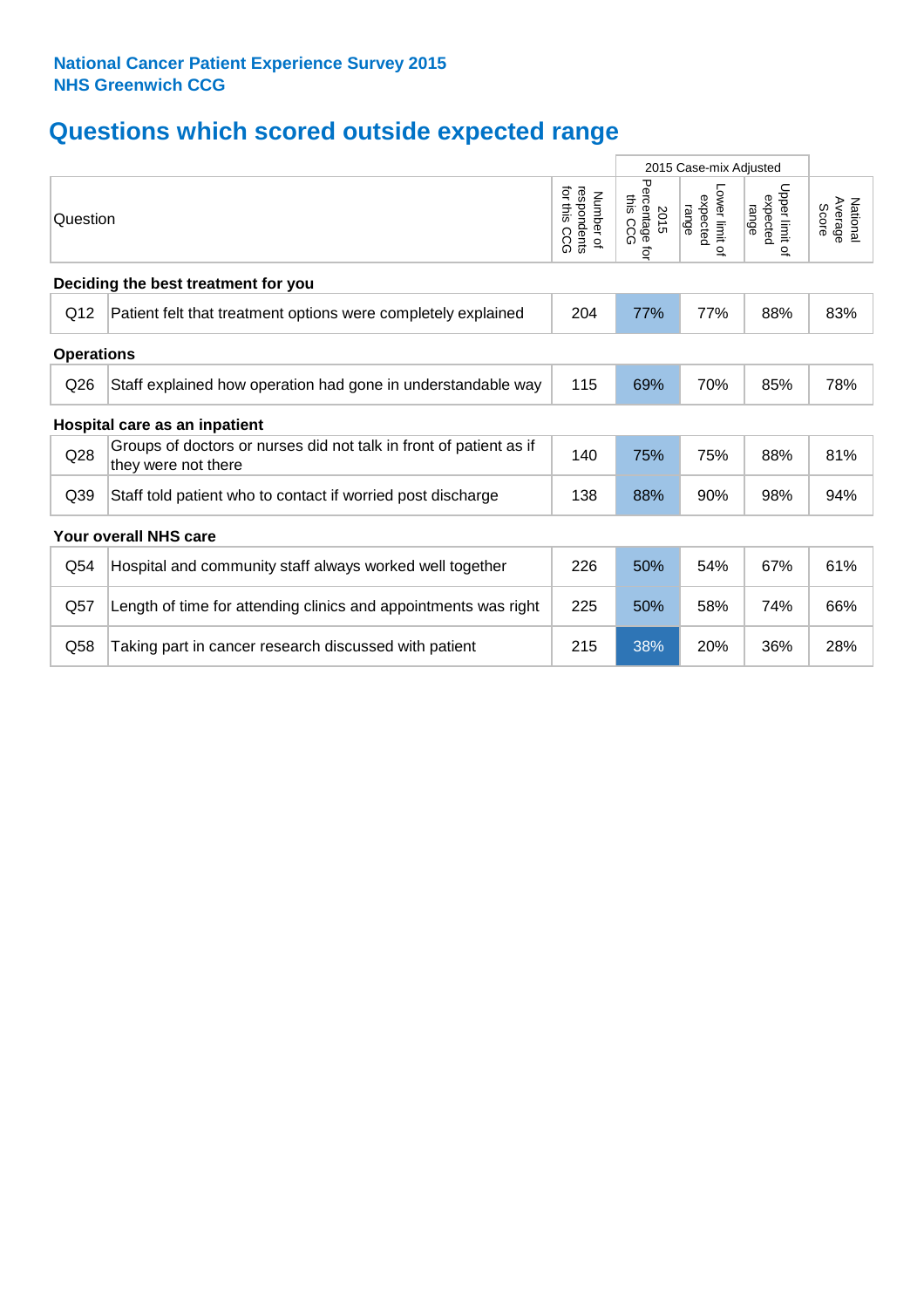### **CCG results**

#### **Seeing your GP**



|    |                                                                |                                         |                             |               | 2015 Case-mix Adjusted     |                            |                        |
|----|----------------------------------------------------------------|-----------------------------------------|-----------------------------|---------------|----------------------------|----------------------------|------------------------|
|    | Question                                                       | respondents<br>Number<br>$\overline{a}$ | 2015<br>Unadjusted<br>Score | 2015<br>Score | Expected<br>range<br>lower | Expected<br>range<br>nbber | National Average Score |
| Q1 | Saw GP once / twice before being told had to go to<br>hospital | 163                                     | 69%                         | 71%           | 69%                        | 82%                        | 76%                    |
| Q2 | Patient thought they were seen as soon as necessary            | 225                                     | 77%                         | 80%           | 77%                        | 87%                        | 82%                    |

|    |                                                                             |                                                 | No. |
|----|-----------------------------------------------------------------------------|-------------------------------------------------|-----|
|    | Beforehand, did you have all the<br>information you needed about your test? | Yes                                             |     |
|    |                                                                             | No, I would have liked more written information |     |
| Q5 |                                                                             | No, I would have liked more verbal information  |     |
|    |                                                                             | I did not need / want any information           |     |
|    |                                                                             | Don't know / can't remember                     |     |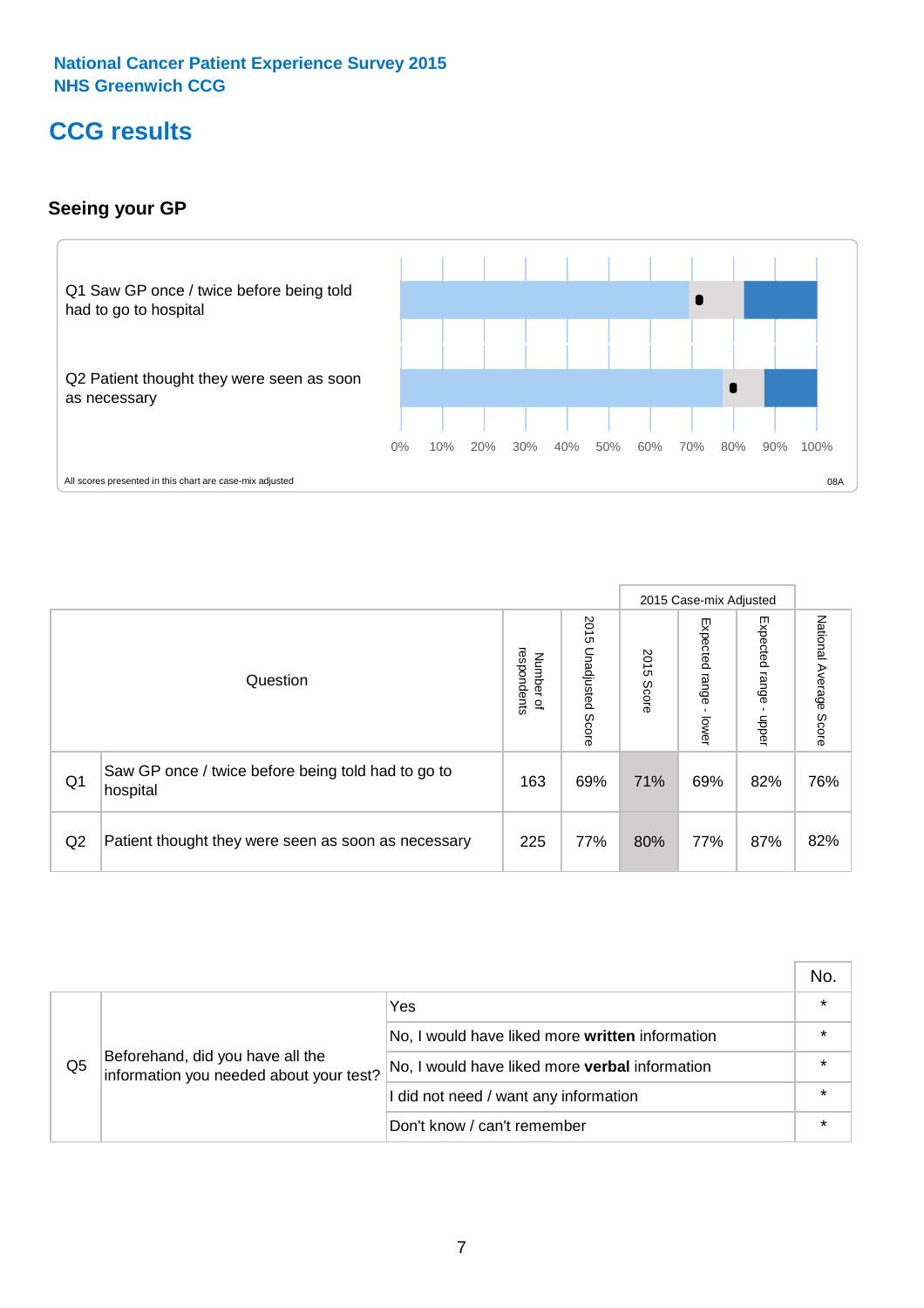### **Diagnostic tests**



|                |                                                                       |                                   |                             |               | 2015 Case-mix Adjusted  |                         |                           |
|----------------|-----------------------------------------------------------------------|-----------------------------------|-----------------------------|---------------|-------------------------|-------------------------|---------------------------|
|                | Question                                                              | respondents<br>Number<br>$\Omega$ | 2015<br>Unadjusted<br>Score | 2015<br>Score | Expected range<br>lower | Expected range<br>nbber | National Average<br>Score |
| Q <sub>6</sub> | The length of time waiting for the test to be done was<br>about right | 189                               | 83%                         | 85%           | 82%                     | 91%                     | 87%                       |
| Q7             | Given complete explanation of test results in<br>understandable way   | 187                               | 76%                         | 78%           | 73%                     | 85%                     | 79%                       |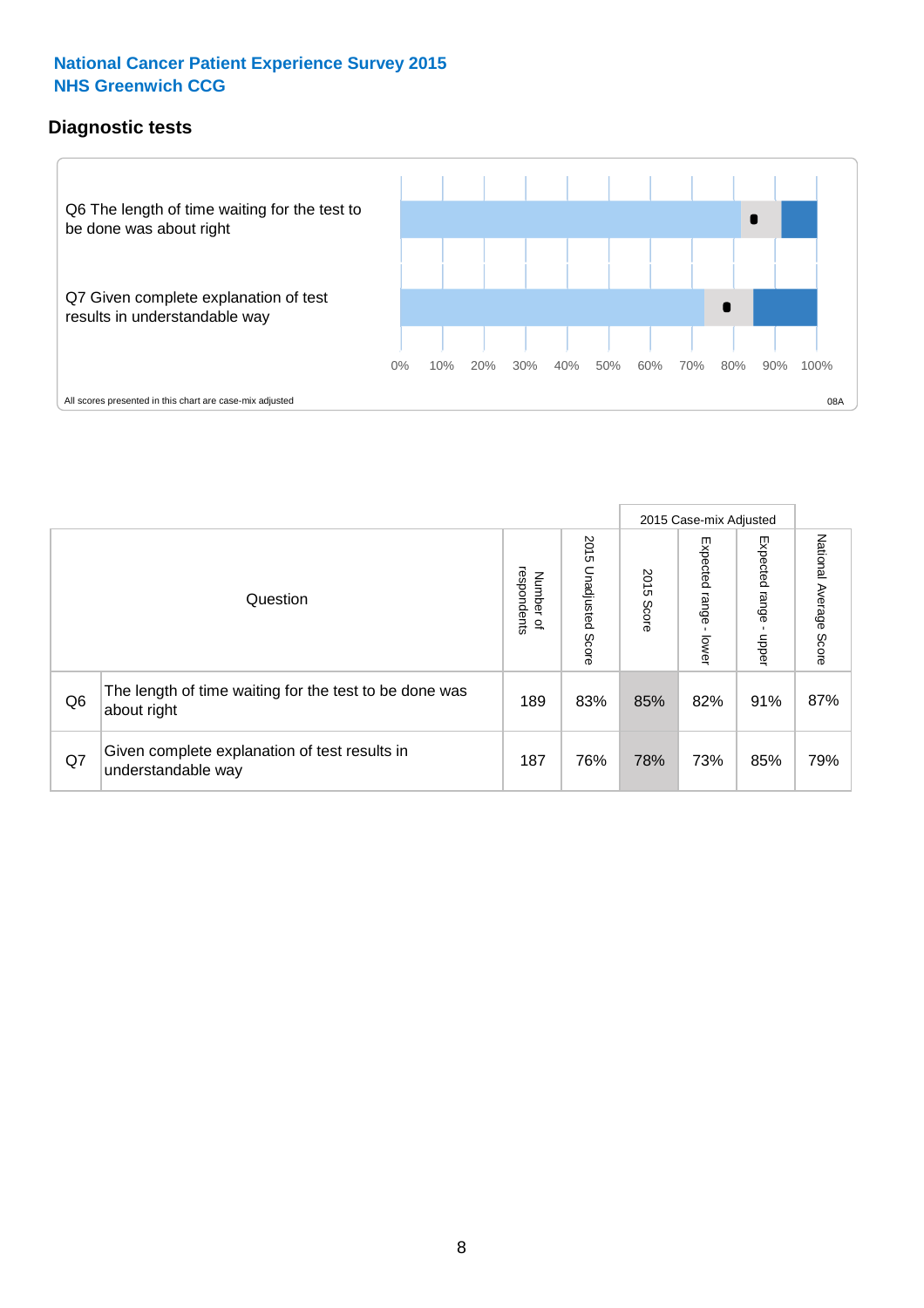#### **Finding out what was wrong with you**



|                |                                                                                            |                          |                                 |                      | 2015 Case-mix Adjusted                  |                                         |                        |
|----------------|--------------------------------------------------------------------------------------------|--------------------------|---------------------------------|----------------------|-----------------------------------------|-----------------------------------------|------------------------|
|                | Question                                                                                   | respondents<br>Number of | 2015<br><b>Unadjusted Score</b> | 2015<br><b>Score</b> | Expected range<br>$\mathbf{r}$<br>lower | Expected range<br>$\mathbf{I}$<br>hbber | National Average Score |
| Q8             | Patient told they could bring a family member or friend<br>when first told they had cancer | 200                      | 75%                             | 74%                  | 73%                                     | 84%                                     | 79%                    |
| Q <sub>9</sub> | Patient felt they were told sensitively that they had cancer                               | 227                      | 82%                             | 82%                  | 80%                                     | 89%                                     | 84%                    |
| Q10            | Patient completely understood the explanation of what<br>was wrong                         | 226                      | 67%                             | 69%                  | 67%                                     | 79%                                     | 73%                    |
| Q11            | Patient given easy to understand written information<br>about the type of cancer they had  | 200                      | 72%                             | 73%                  | 65%                                     | 78%                                     | 72%                    |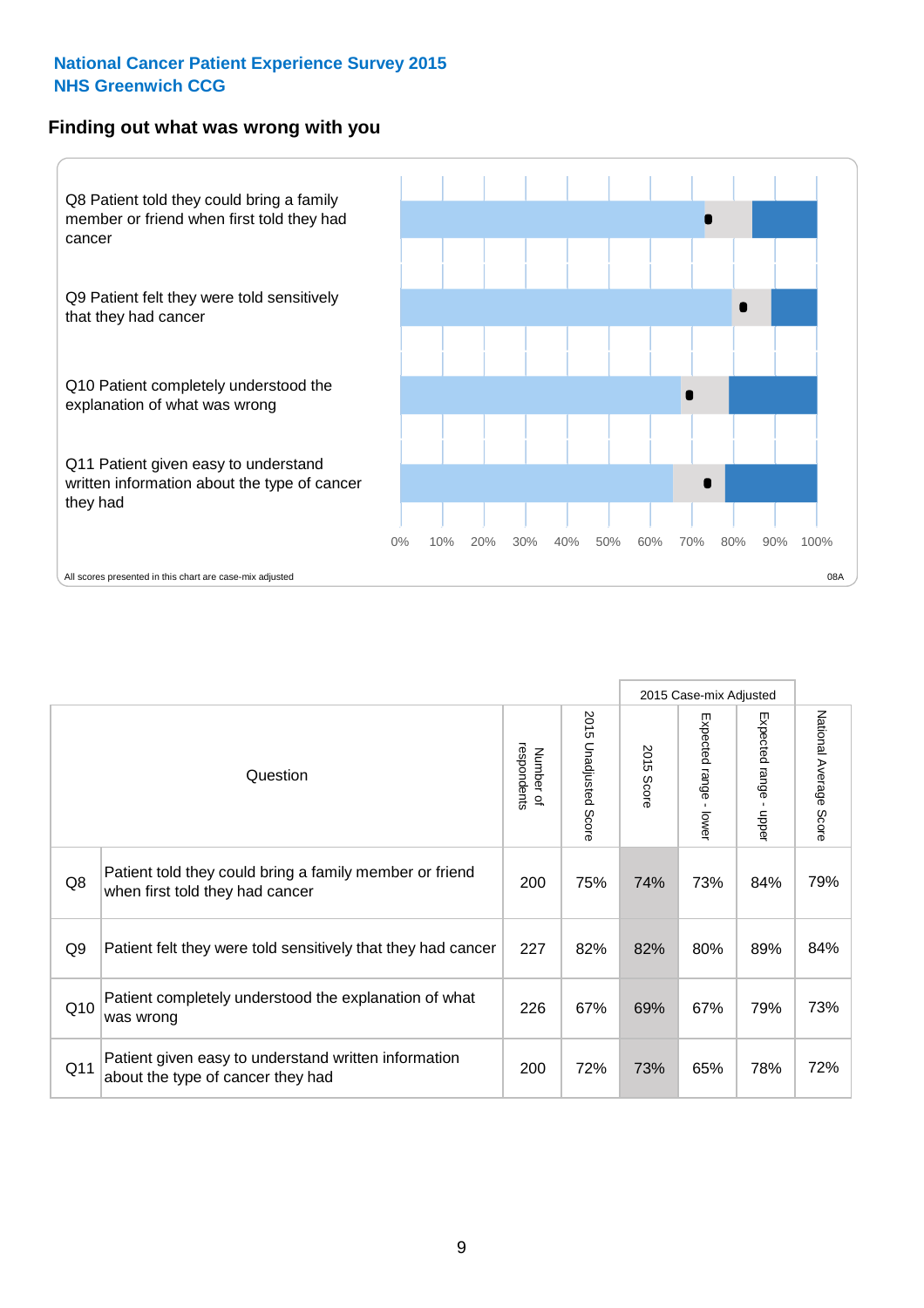#### **Finding out what was wrong with you**



|     |                                                                                         |                          |                          |               | 2015 Case-mix Adjusted                    |                        |                        |
|-----|-----------------------------------------------------------------------------------------|--------------------------|--------------------------|---------------|-------------------------------------------|------------------------|------------------------|
|     | Question                                                                                | Number of<br>respondents | 2015<br>Unadjusted Score | 2015<br>Score | Expected range<br>$\blacksquare$<br>lower | Expected range - upper | National Average Score |
| Q12 | Patient felt that treatment options were completely<br>explained                        | 204                      | 76%                      | 77%           | 77%                                       | 88%                    | 83%                    |
| Q13 | Possible side effects explained in an understandable way                                | 222                      | 69%                      | 70%           | 67%                                       | 79%                    | 73%                    |
| Q14 | Patient given practical advice and support in dealing with<br>side effects of treatment | 221                      | 67%                      | 68%           | 60%                                       | 72%                    | 66%                    |
| Q15 | Patient definitely told about side effects that could affect<br>them in the future      | 211                      | 59%                      | 58%           | 48%                                       | 61%                    | 54%                    |
| Q16 | Patient definitely involved in decisions about care and<br>treatment                    | 217                      | 71%                      | 73%           | 72%                                       | 83%                    | 78%                    |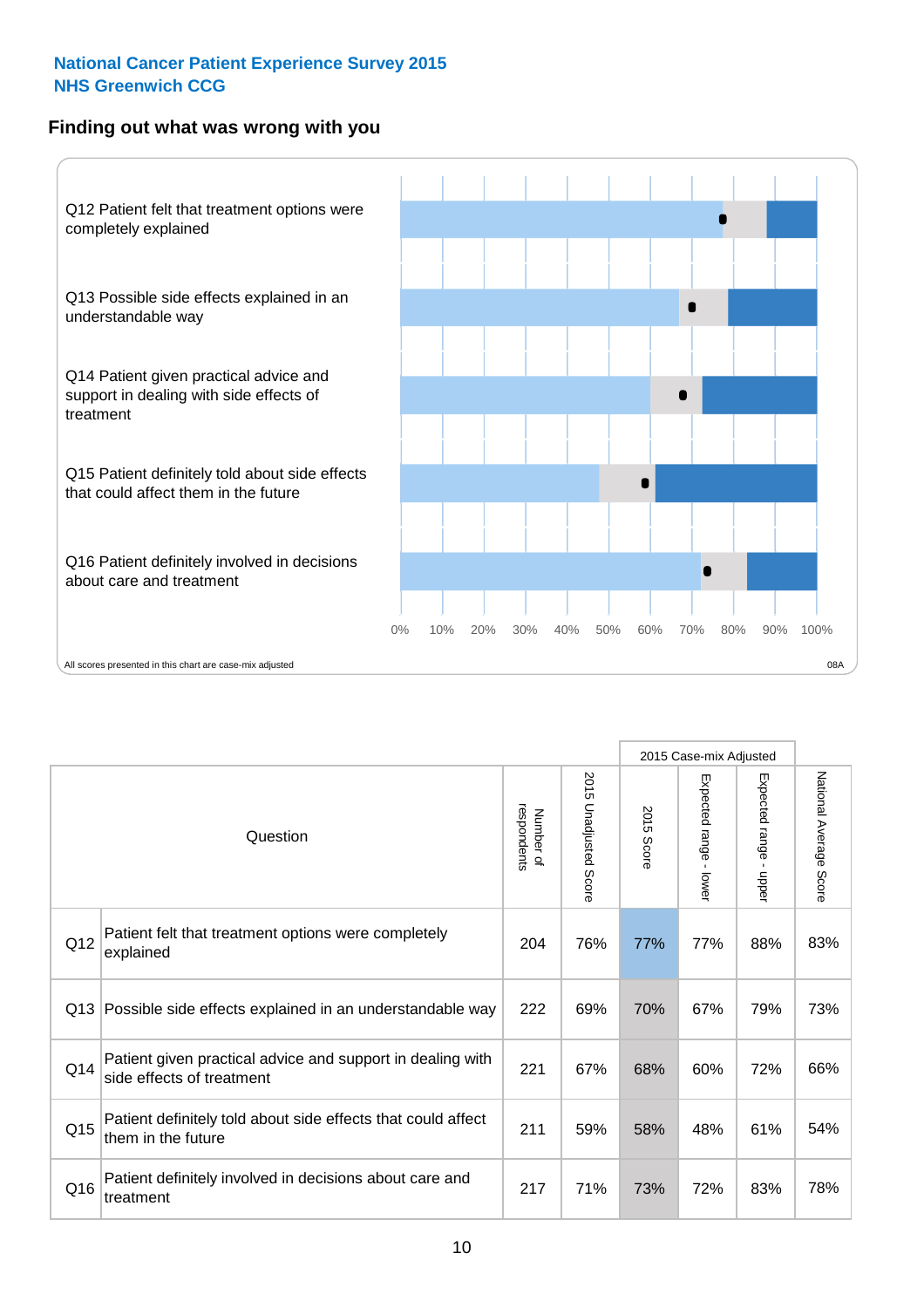#### **Clinical Nurse Specialist**



|     |                                                                                     |                          |                       |               | 2015 Case-mix Adjusted  |                         |                           |
|-----|-------------------------------------------------------------------------------------|--------------------------|-----------------------|---------------|-------------------------|-------------------------|---------------------------|
|     | Question                                                                            | respondents<br>Number of | 2015 Unadjusted Score | 2015<br>Score | Expected range<br>lower | Expected range<br>nbber | National Average<br>Score |
| Q17 | Patient given the name of the CNS who would support<br>them through their treatment | 219                      | 89%                   | 88%           | 86%                     | 94%                     | 90%                       |
| Q18 | Patient found it easy to contact their CNS                                          | 175                      | 83%                   | 84%           | 81%                     | 92%                     | 87%                       |
| Q19 | Get understandable answers to important questions all or<br>most of the time        | 170                      | 82%                   | 84%           | 84%                     | 93%                     | 89%                       |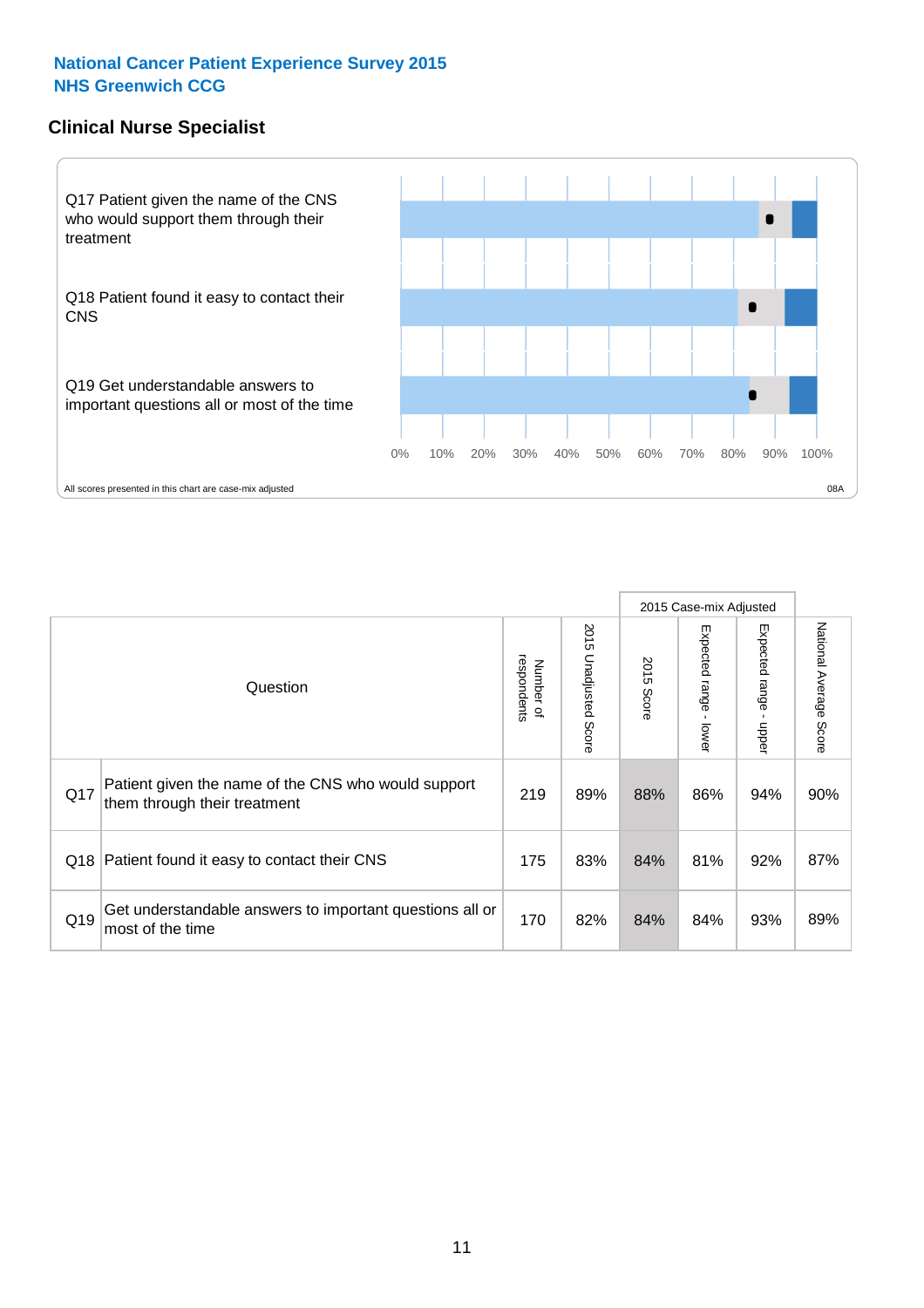#### **Support for people with cancer**



|                 |                                                                                            |                          |                                 |               | 2015 Case-mix Adjusted  |                                         |                        |
|-----------------|--------------------------------------------------------------------------------------------|--------------------------|---------------------------------|---------------|-------------------------|-----------------------------------------|------------------------|
|                 | Question                                                                                   | respondents<br>Number of | 2015<br><b>Unadjusted Score</b> | 2015<br>Score | Expected range<br>lower | Expected range<br>$\mathbf{I}$<br>nbber | National Average Score |
| Q20             | Hospital staff gave information about support groups                                       | 176                      | 77%                             | 77%           | 77%                     | 89%                                     | 83%                    |
| Q <sub>21</sub> | Hospital staff gave information about impact cancer could<br>have on day to day activities | 170                      | 78%                             | 78%           | 75%                     | 87%                                     | 81%                    |
| Q22             | Hospital staff gave information on getting financial help                                  | 153                      | 54%                             | 53%           | 47%                     | 63%                                     | 55%                    |
| Q <sub>23</sub> | Hospital staff told patient they could get free prescriptions                              | 140                      | 78%                             | 79%           | 74%                     | 87%                                     | 80%                    |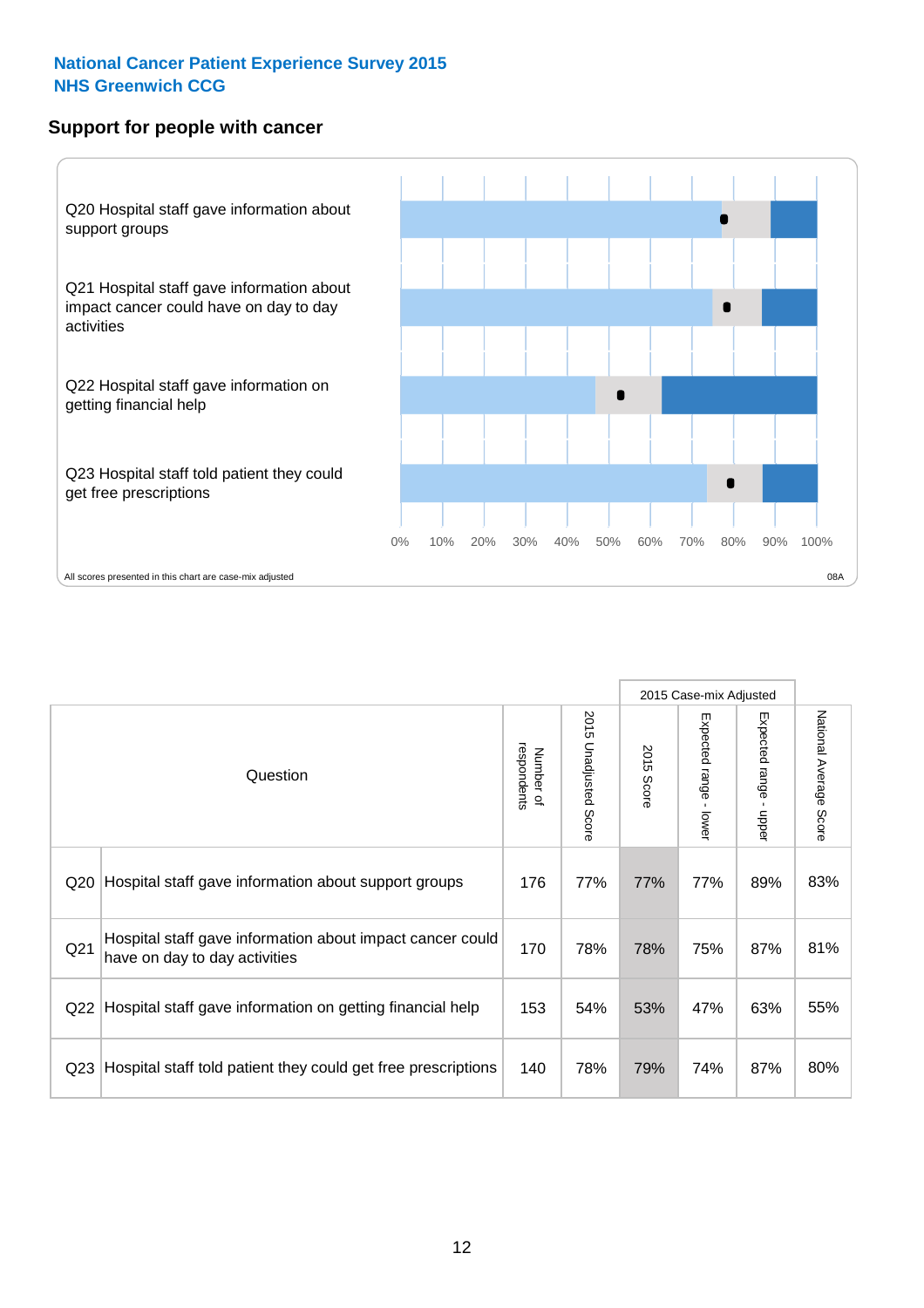### **Operations**



|     |                                                                 |                                              |                             |               | 2015 Case-mix Adjusted     |                            |                              |
|-----|-----------------------------------------------------------------|----------------------------------------------|-----------------------------|---------------|----------------------------|----------------------------|------------------------------|
|     | Question                                                        | respondents<br>Number<br>$\overline{\sigma}$ | 2015<br>Unadjusted<br>Score | 2015<br>Score | Expected<br>range<br>lower | Expected<br>range<br>doper | National<br>Average<br>Score |
| Q26 | Staff explained how operation had gone in<br>understandable way | 115                                          | 68%                         | 69%           | 70%                        | 85%                        | 78%                          |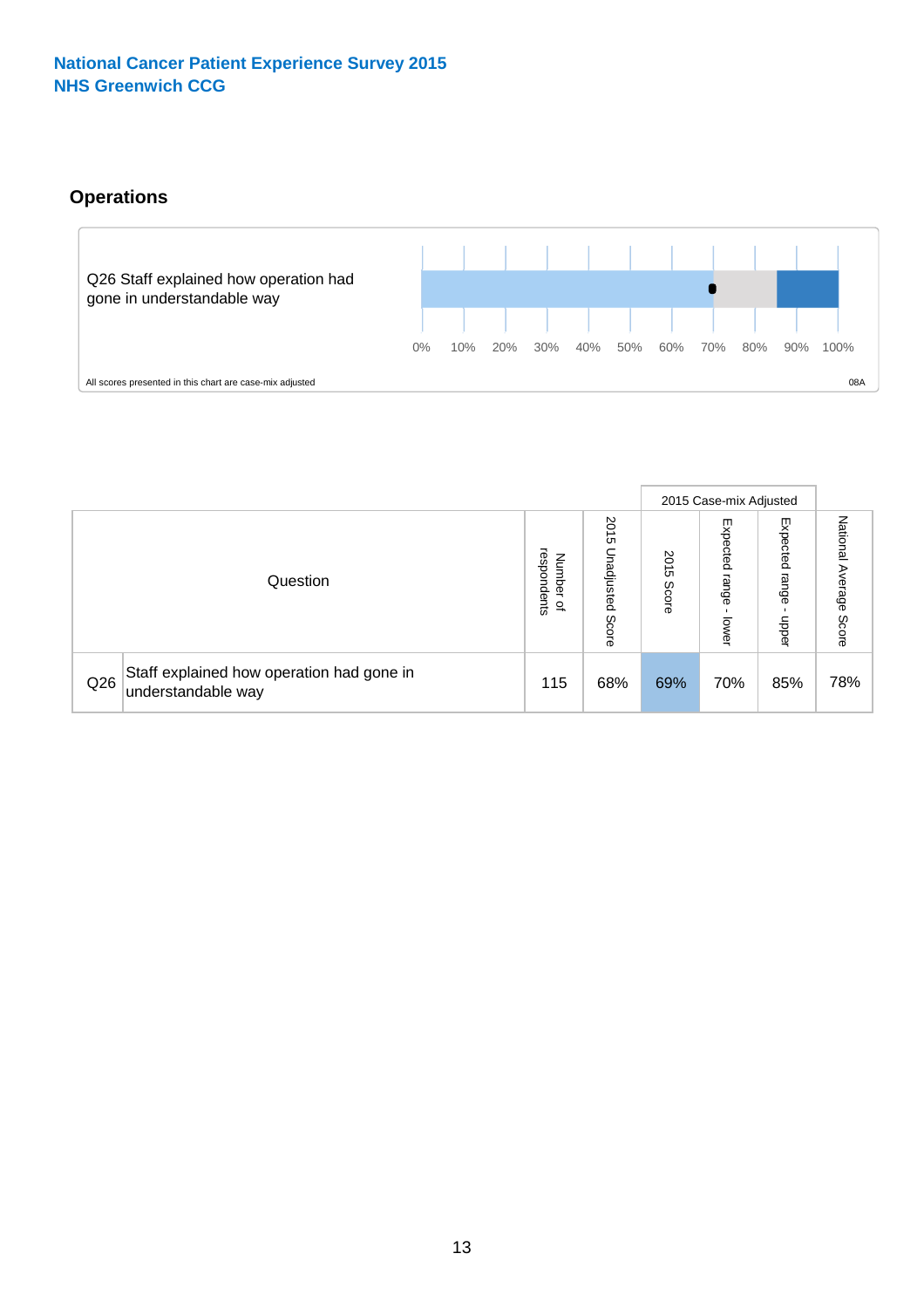#### **Hospital care as an inpatient (Part 1 of 3)**



All scores presented in this chart are case-mix adjusted 08A

|                 |                                                                                           |                          |                       |                      | 2015 Case-mix Adjusted                    |                                         |                        |
|-----------------|-------------------------------------------------------------------------------------------|--------------------------|-----------------------|----------------------|-------------------------------------------|-----------------------------------------|------------------------|
|                 | Question                                                                                  | respondents<br>Number of | 2015 Unadjusted Score | 2015<br><b>Score</b> | Expected range<br>$\blacksquare$<br>lower | Expected range<br>$\mathbf{I}$<br>nbber | National Average Score |
| Q28             | Groups of doctors or nurses did not talk in front of patient<br>as if they were not there | 140                      | 71%                   | 75%                  | 75%                                       | 88%                                     | 81%                    |
| Q29             | Patient had confidence and trust in all doctors treating<br>them                          | 141                      | 79%                   | 79%                  | 78%                                       | 90%                                     | 84%                    |
| Q30             | Patient's family or someone close definitely had<br>opportunity to talk to doctor         | 126                      | 74%                   | 74%                  | 64%                                       | 80%                                     | 72%                    |
| Q <sub>31</sub> | Patient had confidence and trust in all ward nurses                                       | 142                      | 67%                   | 68%                  | 65%                                       | 80%                                     | 72%                    |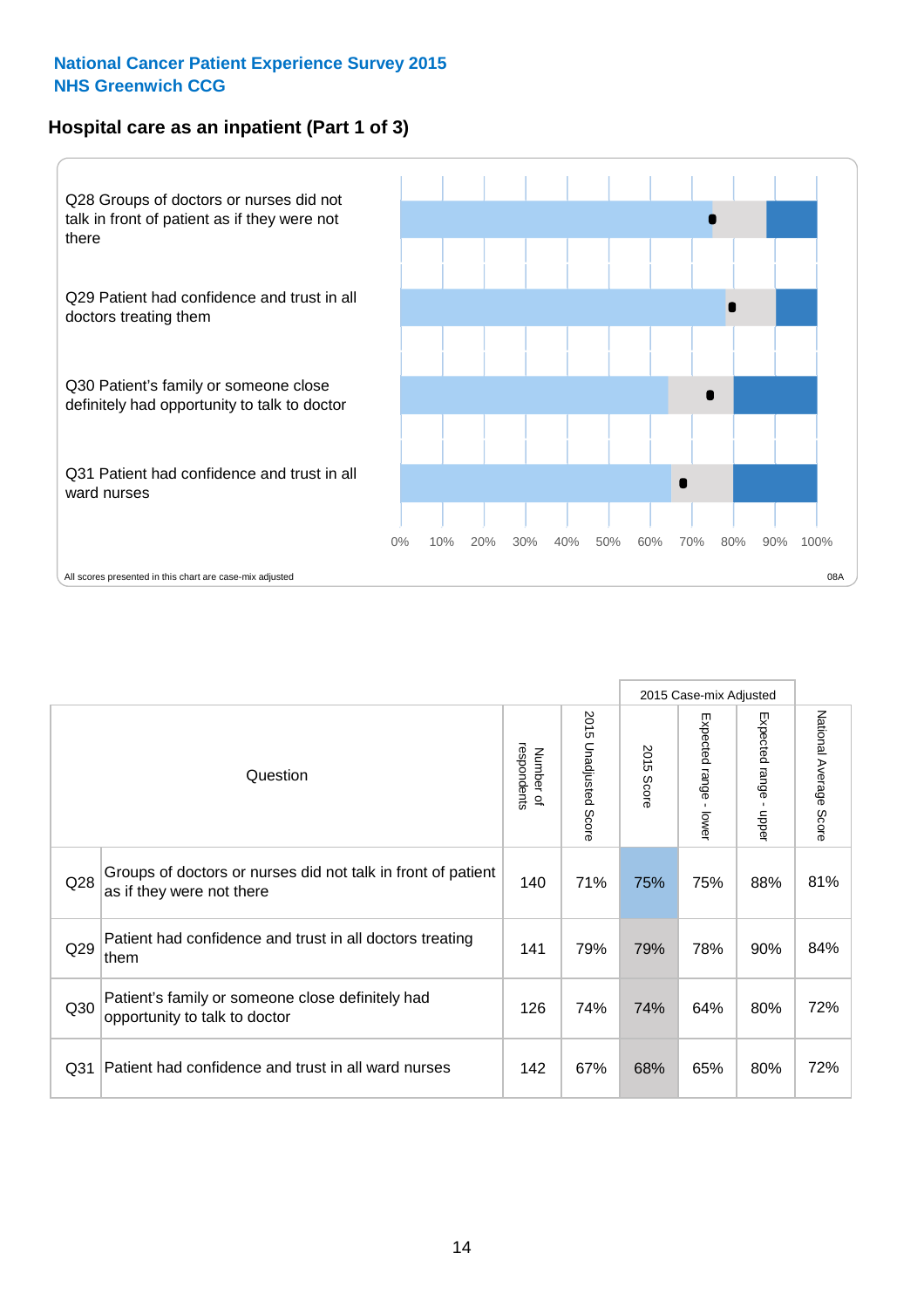#### **Hospital care as an inpatient (Part 2 of 3)**



|                 |                                                                         |                          |                       |               | 2015 Case-mix Adjusted |                                           |                        |
|-----------------|-------------------------------------------------------------------------|--------------------------|-----------------------|---------------|------------------------|-------------------------------------------|------------------------|
|                 | Question                                                                | respondents<br>Number of | 2015 Unadjusted Score | 2015<br>Score | Expected range - lower | Expected range<br>$\blacksquare$<br>nbber | National Average Score |
| Q <sub>32</sub> | Always / nearly always enough nurses on duty                            | 142                      | 62%                   | 64%           | 58%                    | 74%                                       | 66%                    |
| Q <sub>33</sub> | All staff asked patient what name they preferred to be<br>called by     | 141                      | 60%                   | 61%           | 56%                    | 77%                                       | 67%                    |
| Q34             | Always given enough privacy when discussing condition<br>or treatment   | 141                      | 83%                   | 84%           | 79%                    | 91%                                       | 85%                    |
| Q35             | Patient was able to discuss worries or fears with staff<br>during visit | 118                      | 54%                   | 54%           | 43%                    | 61%                                       | 52%                    |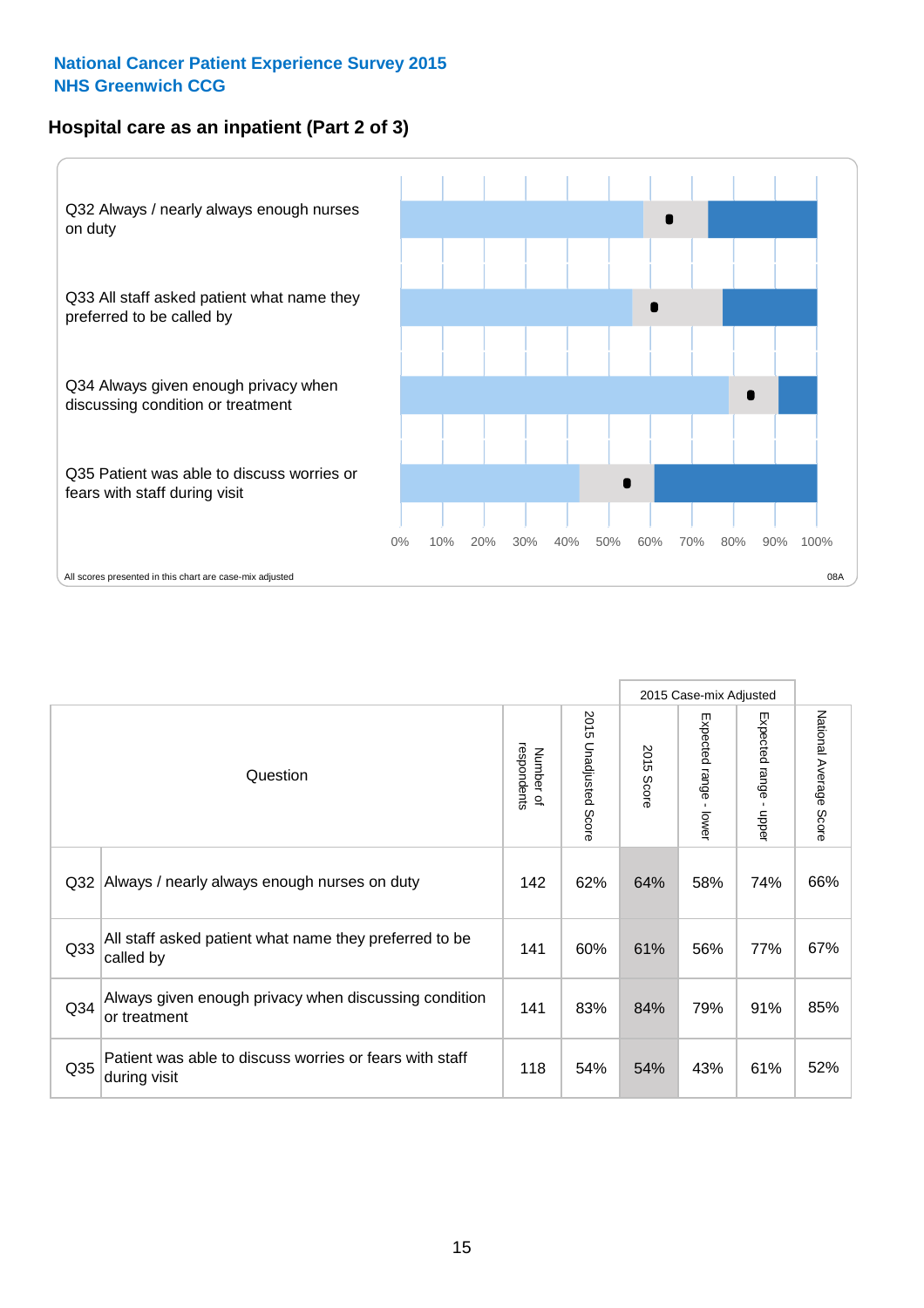#### **Hospital care as an inpatient (Part 3 of 3)**



|                 |                                                                                     |                          |                                 |                      | 2015 Case-mix Adjusted                    |                           |                        |
|-----------------|-------------------------------------------------------------------------------------|--------------------------|---------------------------------|----------------------|-------------------------------------------|---------------------------|------------------------|
|                 | Question                                                                            | respondents<br>Number of | 2015<br><b>Unadjusted Score</b> | 2015<br><b>Score</b> | Expected range<br>$\blacksquare$<br>lower | Expected range -<br>nbber | National Average Score |
| Q36             | Hospital staff definitely did everything to help control pain                       | 138                      | 78%                             | 79%                  | 78%                                       | 90%                       | 84%                    |
| Q <sub>37</sub> | Always treated with respect and dignity by staff                                    | 142                      | 85%                             | 86%                  | 82%                                       | 93%                       | 87%                    |
| Q38             | Given clear written information about what should / should<br>not do post discharge | 128                      | 81%                             | 81%                  | 78%                                       | 91%                       | 84%                    |
| Q39             | Staff told patient who to contact if worried post discharge                         | 138                      | 88%                             | 88%                  | 90%                                       | 98%                       | 94%                    |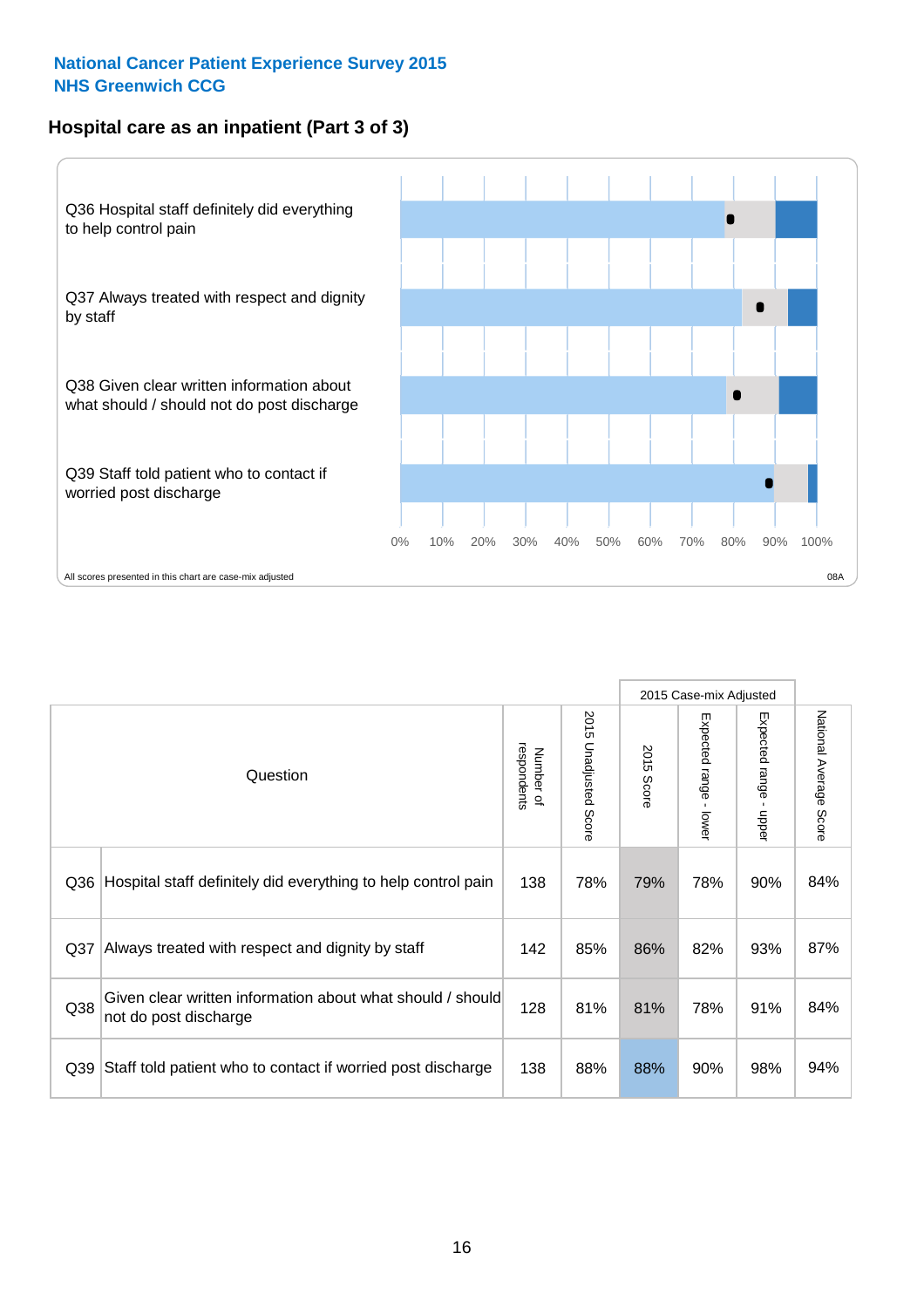#### **Hospital care as a day patient / outpatient (Part 1 of 2)**



|     |                                                                                    |                          |                          |               | 2015 Case-mix Adjusted                  |                                         |                        |
|-----|------------------------------------------------------------------------------------|--------------------------|--------------------------|---------------|-----------------------------------------|-----------------------------------------|------------------------|
|     | Question                                                                           | respondents<br>Number of | 2015<br>Unadjusted Score | 2015<br>Score | Expected range<br>$\mathbf{I}$<br>lower | Expected range<br>$\mathbf{I}$<br>nbber | National Average Score |
| Q41 | Patient was able to discuss worries or fears with staff<br>during visit            | 176                      | 66%                      | 68%           | 63%                                     | 77%                                     | 70%                    |
| Q42 | Doctor had the right notes and other documentation with<br>them                    | 196                      | 95%                      | 95%           | 93%                                     | 98%                                     | 96%                    |
| Q44 | Beforehand patient had all information needed about<br>radiotherapy treatment      | 55                       | 85%                      | 87%           | 77%                                     | 95%                                     | 86%                    |
| Q45 | Patient given understandable information about whether<br>radiotherapy was working | 55                       | 65%                      | 66%           | 47%                                     | 73%                                     | 60%                    |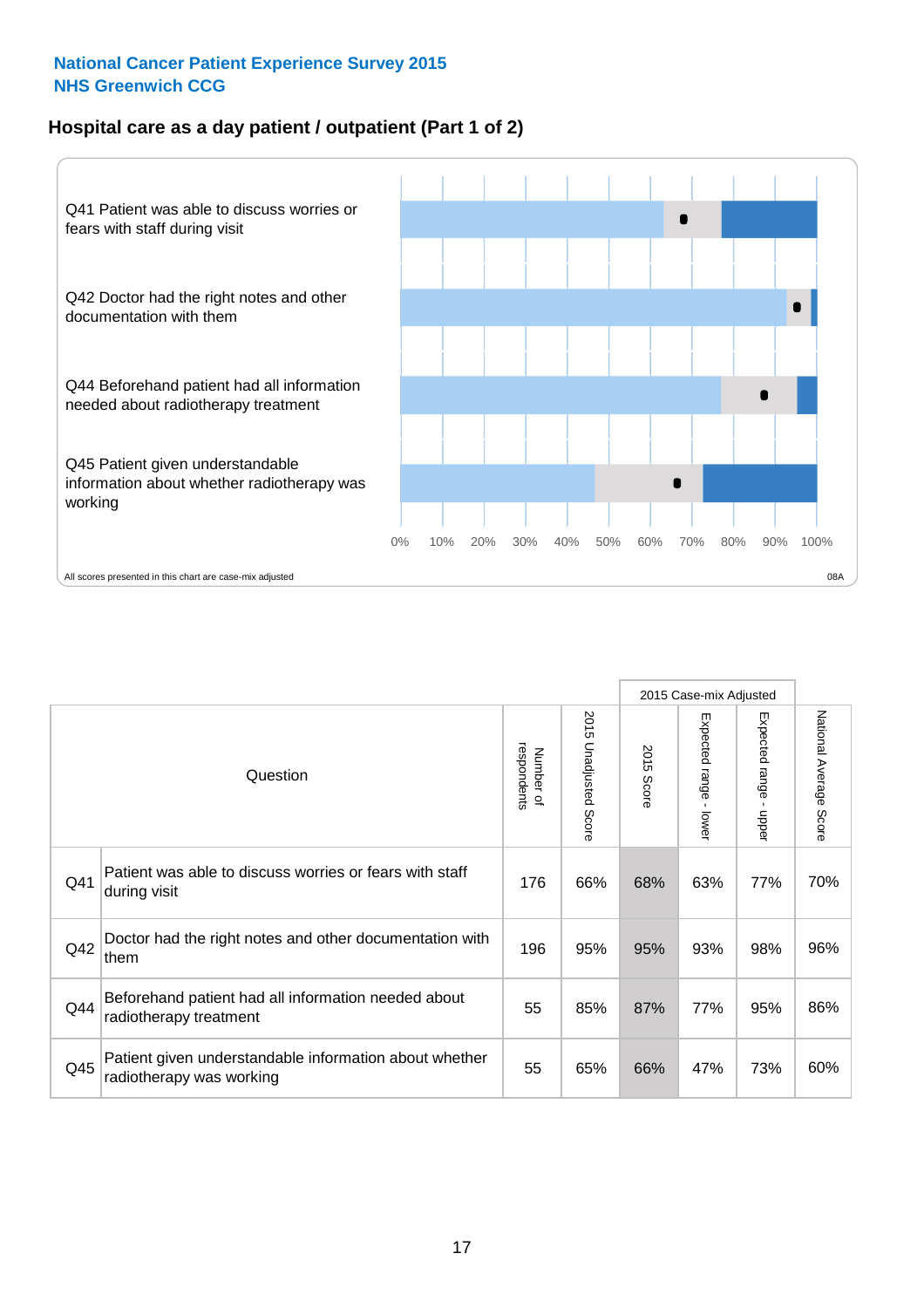#### **Hospital care as a day patient / outpatient (Part 2 of 2)**



|     |                                                                                    |                                       |                             |               | 2015 Case-mix Adjusted      |                         |                           |
|-----|------------------------------------------------------------------------------------|---------------------------------------|-----------------------------|---------------|-----------------------------|-------------------------|---------------------------|
|     | Question                                                                           | respondents<br>Number<br>$\mathbf{Q}$ | 2015<br>Unadjusted<br>Score | 2015<br>Score | Expected<br>Irange<br>lower | Expected range<br>doper | National Average<br>Score |
| Q47 | Beforehand patient had all information needed about<br>chemotherapy treatment      | 122                                   | 89%                         | 90%           | 78%                         | 91%                     | 84%                       |
| Q48 | Patient given understandable information about whether<br>chemotherapy was working | 117                                   | 67%                         | 68%           | 59%                         | 76%                     | 68%                       |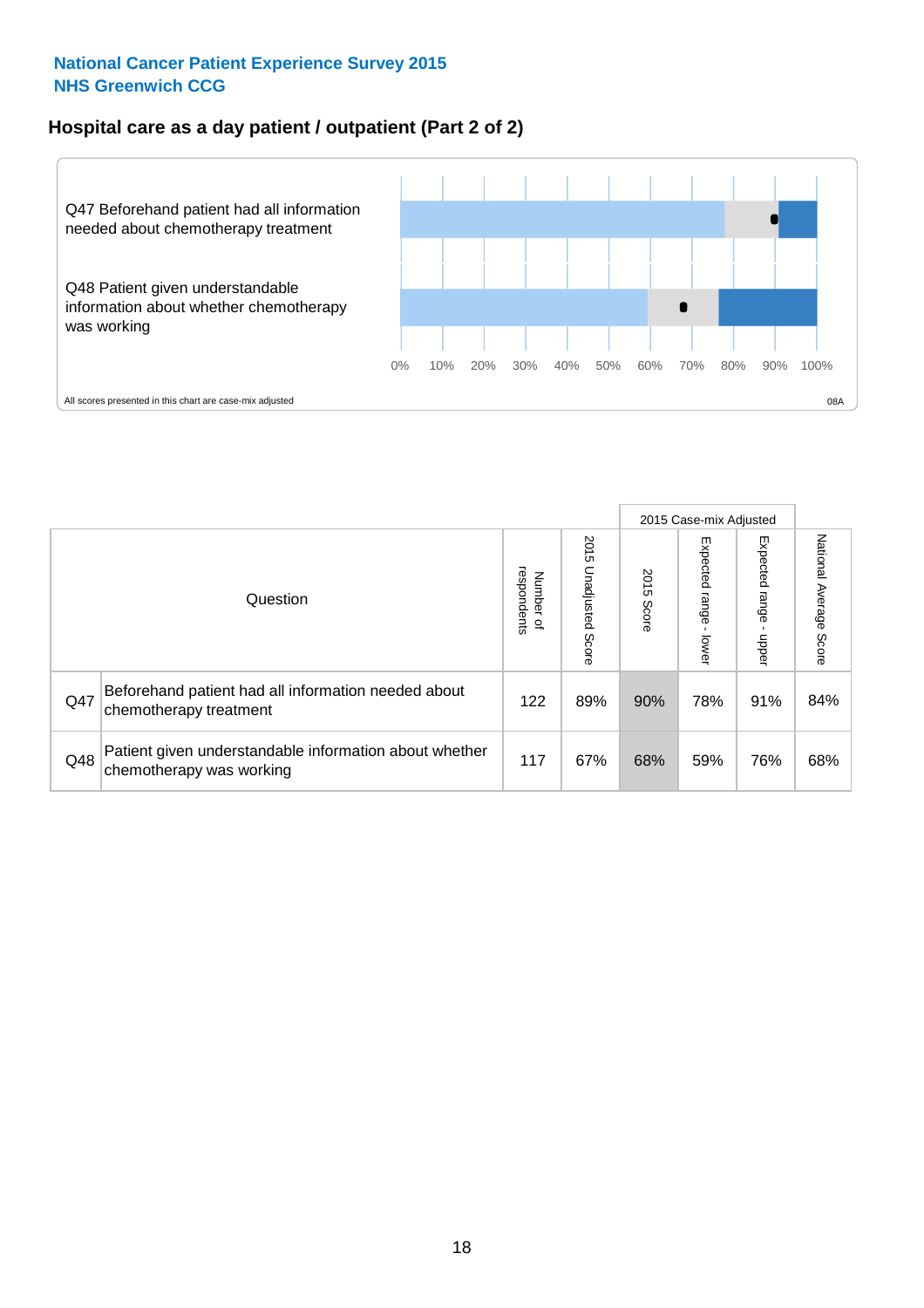#### **Home care and support**



2015 Case-mix Adjusted 2015 Unadjusted Score Expected range - upper National Average Score 2015 Unadjusted Score Expected range - lower National Average Score Expected range - lower Expected range - upper Number of<br>respondents 2015 Score respondents 2015 Score Number of Question Hospital staff gave family or someone close all the  $Q49$  information needed to help with care at home  $Q49$  |  $56\%$  |  $57\%$  |  $51\%$  |  $64\%$  |  $58\%$ Patient definitely given enough support from health or  $\frac{1450}{\sqrt{142}}$  Social services during treatment  $\frac{142}{\sqrt{142}}$   $\frac{44\%}{\sqrt{142}}$   $\frac{44\%}{\sqrt{143}}$   $\frac{44\%}{\sqrt{143}}$  63%  $\frac{54\%}{\sqrt{143}}$ Patient definitely given enough support from health or  $\frac{1}{251}$  social services after treatment  $\frac{1}{25\%}$  39% 42% 35% 35% 35% 45%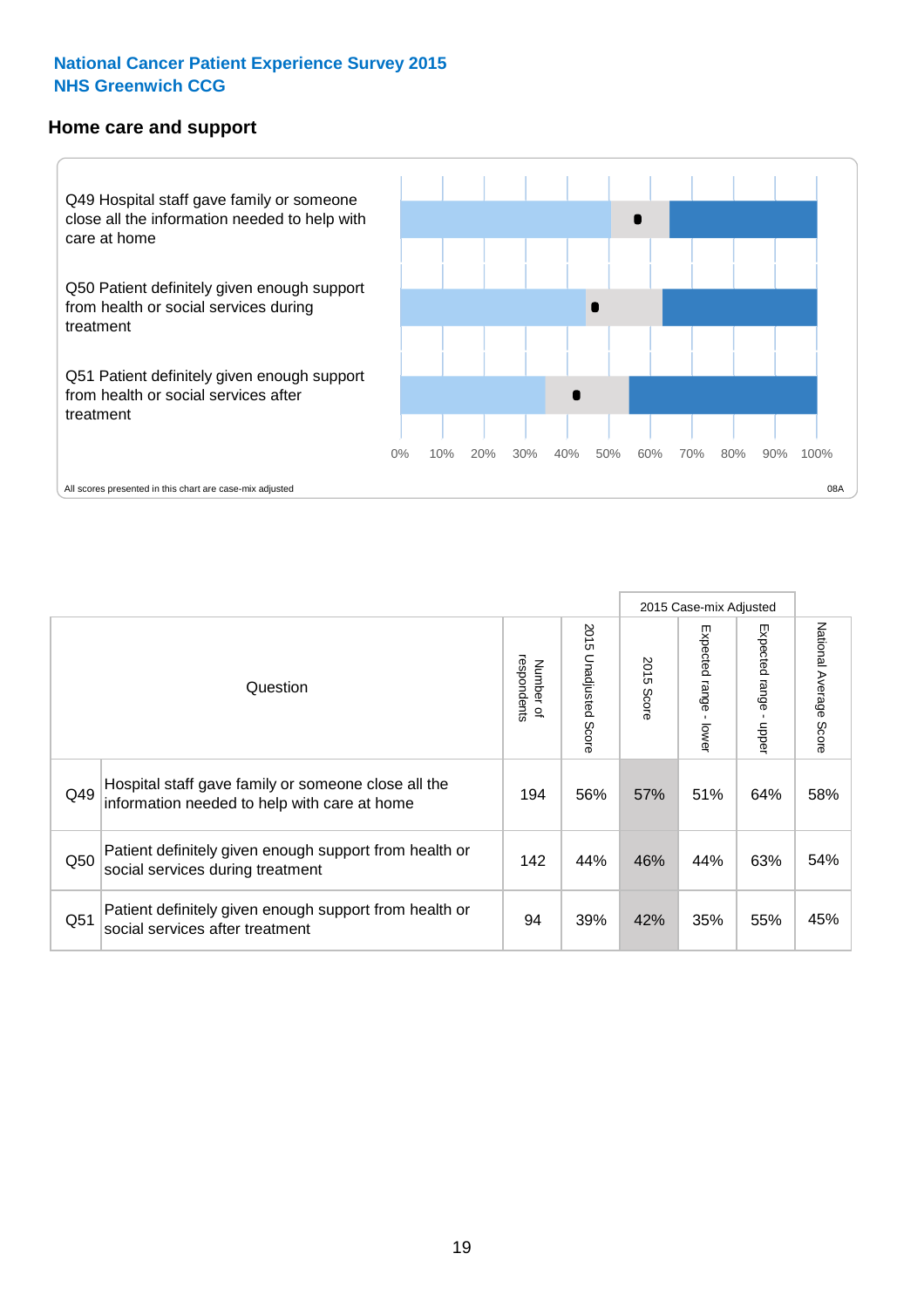#### **Care from your general practice**



|     |                                                                           |                                       |                             |               |                             | 2015 Case-mix Adjusted     |                           |
|-----|---------------------------------------------------------------------------|---------------------------------------|-----------------------------|---------------|-----------------------------|----------------------------|---------------------------|
|     | Question                                                                  | respondents<br>Number<br>$\mathbf{Q}$ | 2015<br>Unadjusted<br>Score | 2015<br>Score | Expected<br>Irange<br>lower | Expected<br>range<br>dpper | National Average<br>Score |
| Q52 | GP given enough information about patient's condition<br>and treatment    | 195                                   | 93%                         | 95%           | 92%                         | 98%                        | 95%                       |
| Q53 | Practice staff definitely did everything they could to<br>support patient | 164                                   | 57%                         | 59%           | 55%                         | 70%                        | 63%                       |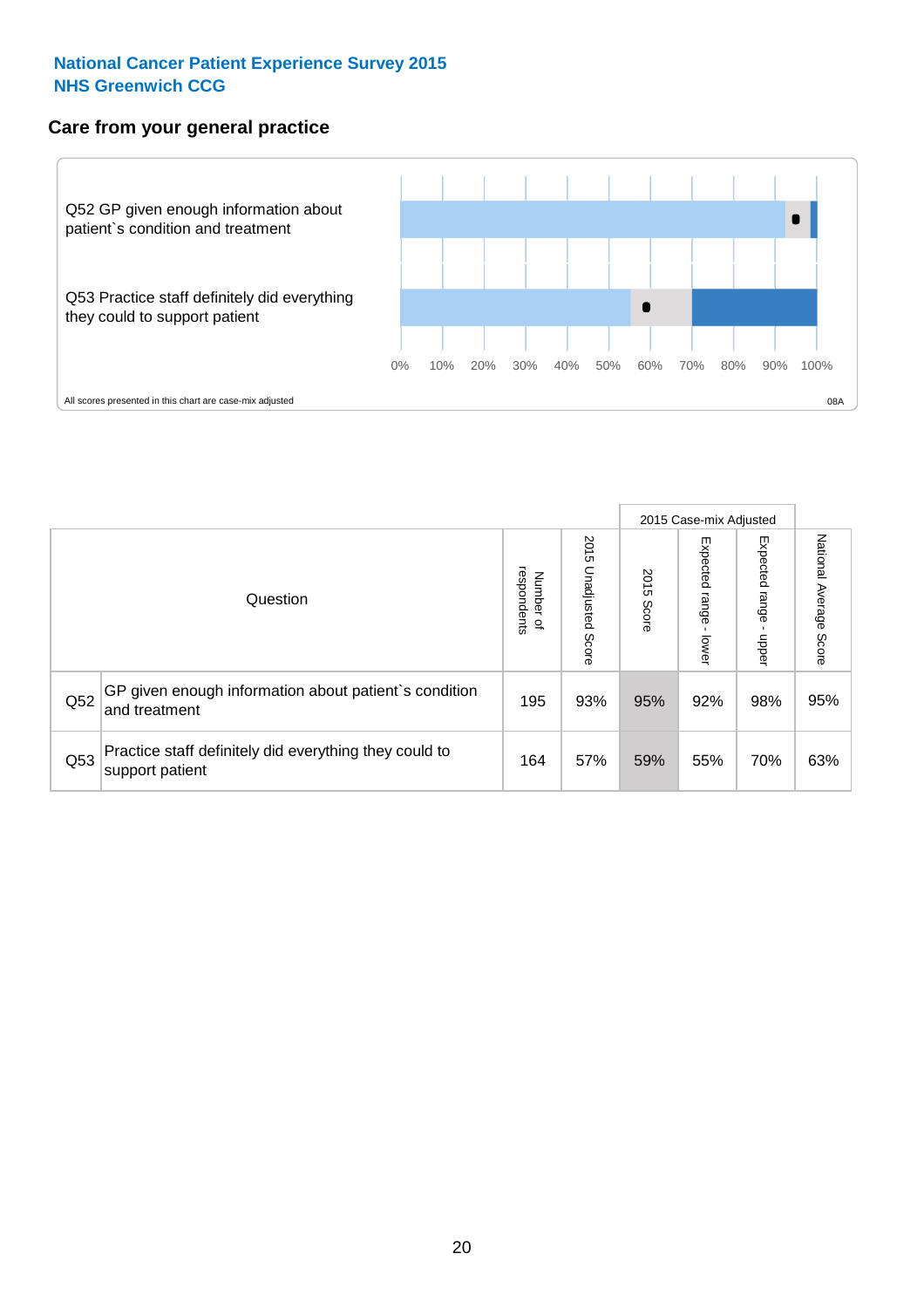#### **Your overall NHS care (Part 1 of 2)**



|     |                                                                    |                          | 2015 Case-mix Adjusted          |               |                                           |                                           |                        |
|-----|--------------------------------------------------------------------|--------------------------|---------------------------------|---------------|-------------------------------------------|-------------------------------------------|------------------------|
|     | Question                                                           | respondents<br>Number of | 2015<br><b>Unadjusted Score</b> | 2015<br>Score | Expected range<br>$\blacksquare$<br>lower | Expected range<br>$\blacksquare$<br>nbber | National Average Score |
| Q54 | Hospital and community staff always worked well together           | 226                      | 48%                             | 50%           | 54%                                       | 67%                                       | 61%                    |
| Q55 | Patient given a care plan                                          | 178                      | 33%                             | 31%           | 26%                                       | 40%                                       | 33%                    |
| Q56 | Overall the administration of the care was very good /<br>good     | 226                      | 88%                             | 88%           | 85%                                       | 93%                                       | 89%                    |
| Q57 | Length of time for attending clinics and appointments was<br>right | 225                      | 49%                             | 50%           | 58%                                       | 74%                                       | 66%                    |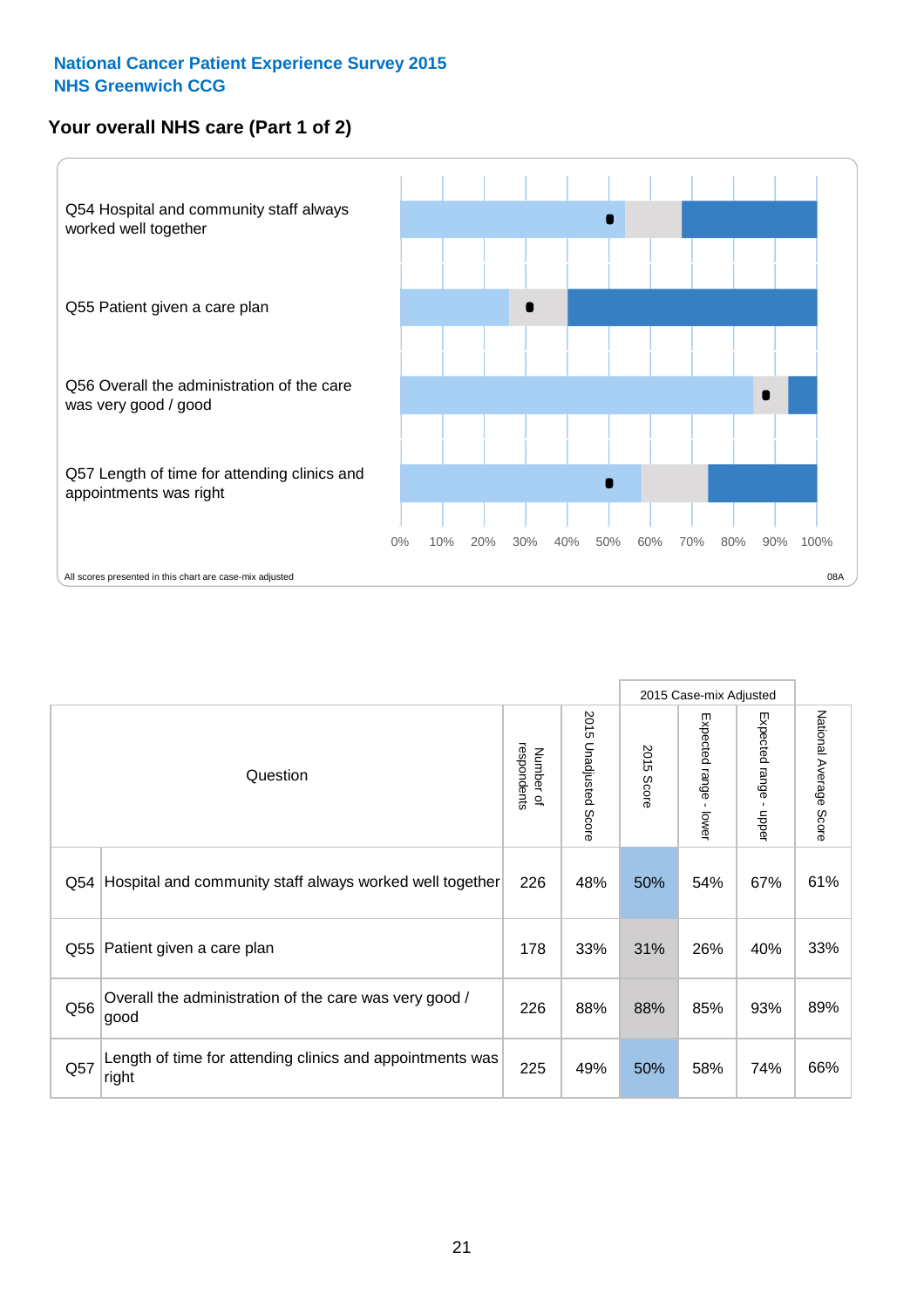#### **Your overall NHS care (Part 2 of 2)**



|     |                                                       |                                         |                             |               |                            | 2015 Case-mix Adjusted     |                        |
|-----|-------------------------------------------------------|-----------------------------------------|-----------------------------|---------------|----------------------------|----------------------------|------------------------|
|     | Question                                              | respondents<br>Number<br>$\overline{a}$ | 2015<br>Jnadjusted<br>Score | 2015<br>Score | Expected<br>range<br>lower | Expected<br>range<br>doper | National Average Score |
| Q58 | Taking part in cancer research discussed with patient | 215                                     | 40%                         | 38%           | 20%                        | 36%                        | 28%                    |



|     |                                                                        |                                              |                             |               |                                                           | 2015 Case-mix Adjusted                   |                              |
|-----|------------------------------------------------------------------------|----------------------------------------------|-----------------------------|---------------|-----------------------------------------------------------|------------------------------------------|------------------------------|
|     | Question                                                               | respondents<br>Number<br>$\overline{\sigma}$ | 2015<br>Jnadjusted<br>Score | 2015<br>Score | OWer<br>limit<br>range<br>$\overline{\sigma}$<br>expected | Upper<br>limit<br>range<br>õ<br>expected | National<br>Average<br>Score |
| Q59 | Patient's average rating of care scored from very poor to<br>very good | 219                                          | 8.6                         | 8.7           | 8.5                                                       | 8.9                                      | 8.7                          |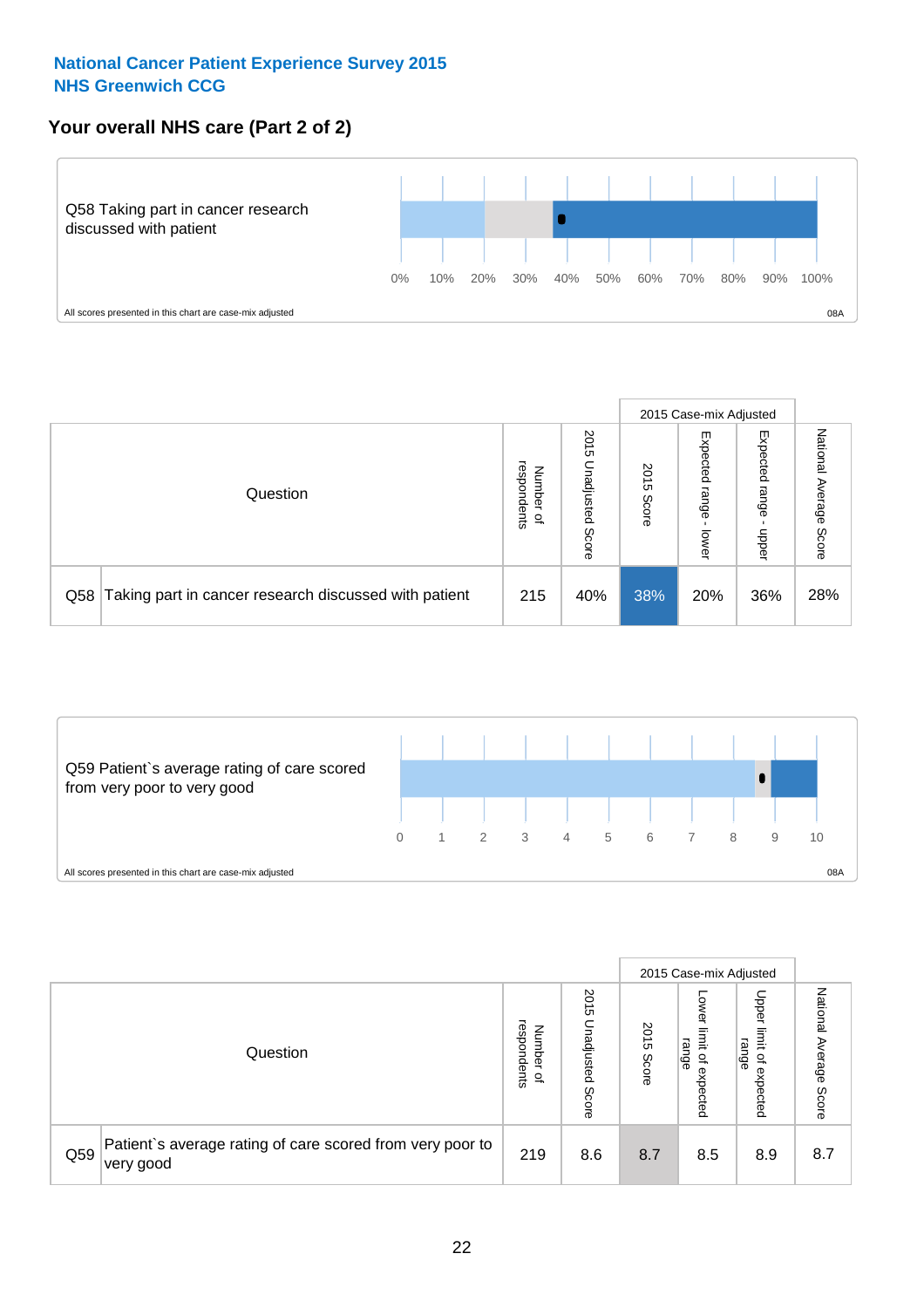### **Comparisons by tumour group for this CCG**

The following tables show the unadjusted CCG and the national percentage scores for each question broken down by tumour group. Where a cell in the table contains an asterisk this indicates that the number of patients in that group was below 21 and too small to display. Where a cell in the table contains "n.a." this indicates that there were no respondents for that tumour group.

### **Seeing your GP**

|                      | Q1. Saw GP once /<br>had to go to hospital | twice before being told | Q2. Patient thought<br>they were seen as<br>soon as necessary |                 |  |
|----------------------|--------------------------------------------|-------------------------|---------------------------------------------------------------|-----------------|--|
| <b>Cancer type</b>   | This CCG <sup>\$</sup>                     | <b>National</b>         | This CCG <sup>\$</sup>                                        | <b>National</b> |  |
| Brain / CNS          | n.a.                                       | 60%                     | $\star$                                                       | 77%             |  |
| <b>Breast</b>        | 89%                                        | 93%                     | 86%                                                           | 88%             |  |
| Colorectal / LGT     | 68%                                        | 72%                     | 79%                                                           | 80%             |  |
| Gynaecological       | $\star$                                    | 75%                     | $\star$                                                       | 78%             |  |
| Haematological       | 56%                                        | 64%                     | 83%                                                           | 80%             |  |
| <b>Head and Neck</b> | $\star$                                    | 77%                     | $\star$                                                       | 79%             |  |
| Lung                 | $\star$                                    | 69%                     | $\star$                                                       | 83%             |  |
| Prostate             | $\star$                                    | 79%                     | $\star$                                                       | 85%             |  |
| Sarcoma              | $\star$                                    | 64%                     | $\star$                                                       | 69%             |  |
| Skin                 | $\star$                                    | 91%                     | $\star$                                                       | 87%             |  |
| <b>Upper Gastro</b>  | $\star$                                    | 70%                     | $\star$                                                       | 78%             |  |
| Urological           | $\star$                                    | 81%                     | $\star$                                                       | 84%             |  |
| Other                | $\star$                                    | 70%                     | $\star$                                                       | 78%             |  |
| <b>All Cancers</b>   | 69%                                        | 76%                     | 77%                                                           | 82%             |  |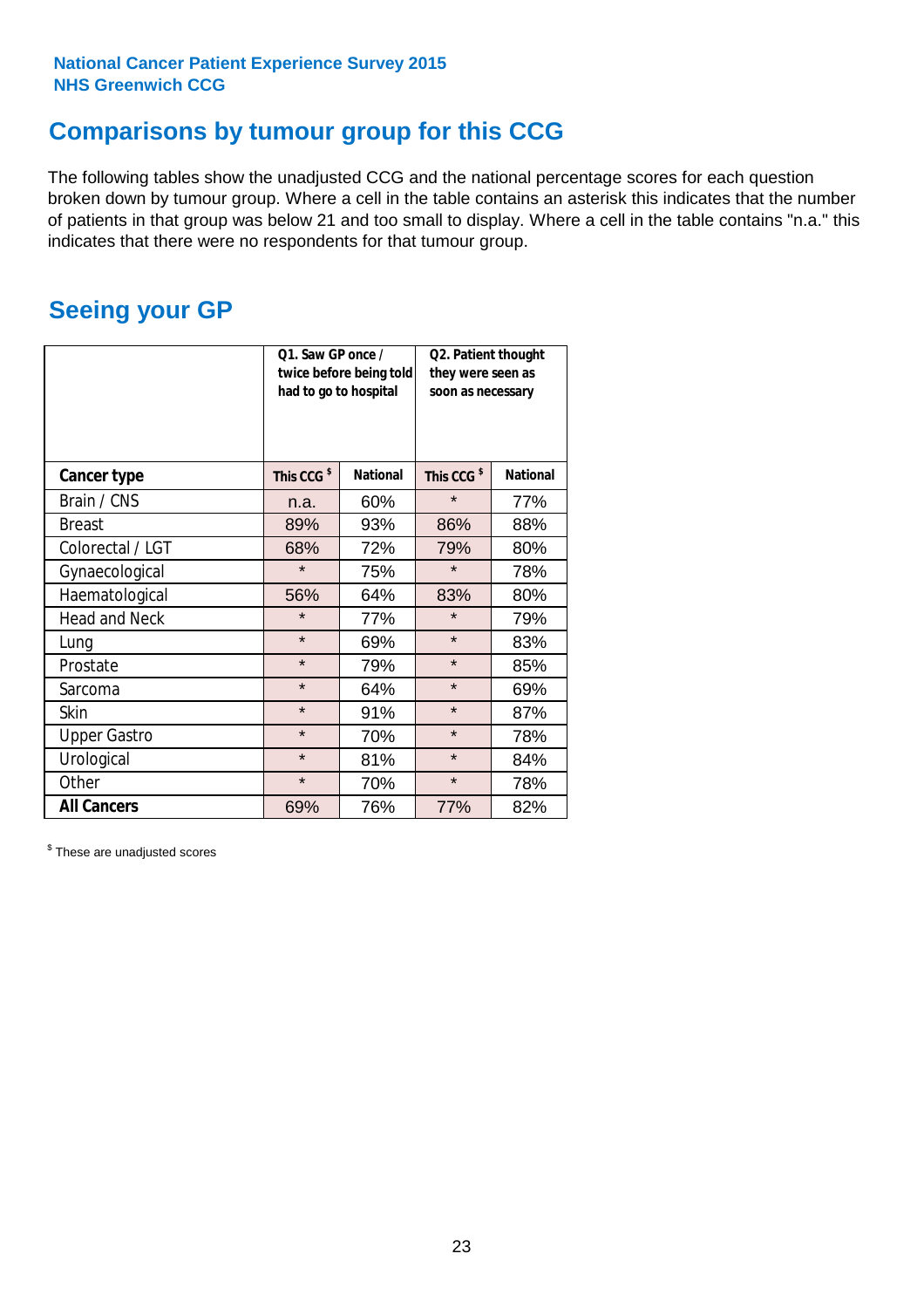# **Diagnostic tests**

|                      | be done was about<br>right | Q6. The length of time<br>waiting for the test to | Q7. Given complete<br>explanation of test<br>results in<br>understandable way |                 |  |
|----------------------|----------------------------|---------------------------------------------------|-------------------------------------------------------------------------------|-----------------|--|
| <b>Cancer type</b>   | This CCG <sup>\$</sup>     | <b>National</b>                                   | This CCG <sup>\$</sup>                                                        | <b>National</b> |  |
| Brain / CNS          | $\star$                    | 87%                                               | $\star$                                                                       | 69%             |  |
| <b>Breast</b>        | 82%                        | 90%                                               | 80%                                                                           | 82%             |  |
| Colorectal / LGT     | 84%                        | 86%                                               | 74%                                                                           | 81%             |  |
| Gynaecological       | $\star$                    | 84%                                               | $\star$                                                                       | 76%             |  |
| Haematological       | $\star$                    | 87%                                               | $\star$                                                                       | 76%             |  |
| <b>Head and Neck</b> | $\star$                    | 84%                                               | $\star$                                                                       | 77%             |  |
| Lung                 | $\star$                    | 87%                                               | $\star$                                                                       | 78%             |  |
| Prostate             | $\star$                    | 85%                                               | $\star$                                                                       | 79%             |  |
| Sarcoma              | $\star$                    | 81%                                               | $\star$                                                                       | 77%             |  |
| <b>Skin</b>          | $\star$                    | 89%                                               | $\star$                                                                       | 85%             |  |
| <b>Upper Gastro</b>  | $\star$                    | 83%                                               | $\star$                                                                       | 77%             |  |
| Urological           | $\star$                    | 85%                                               | $\star$                                                                       | 78%             |  |
| Other                | $\star$                    | 85%                                               | $\star$                                                                       | 76%             |  |
| <b>All Cancers</b>   | 83%                        | 87%                                               | 76%                                                                           | 79%             |  |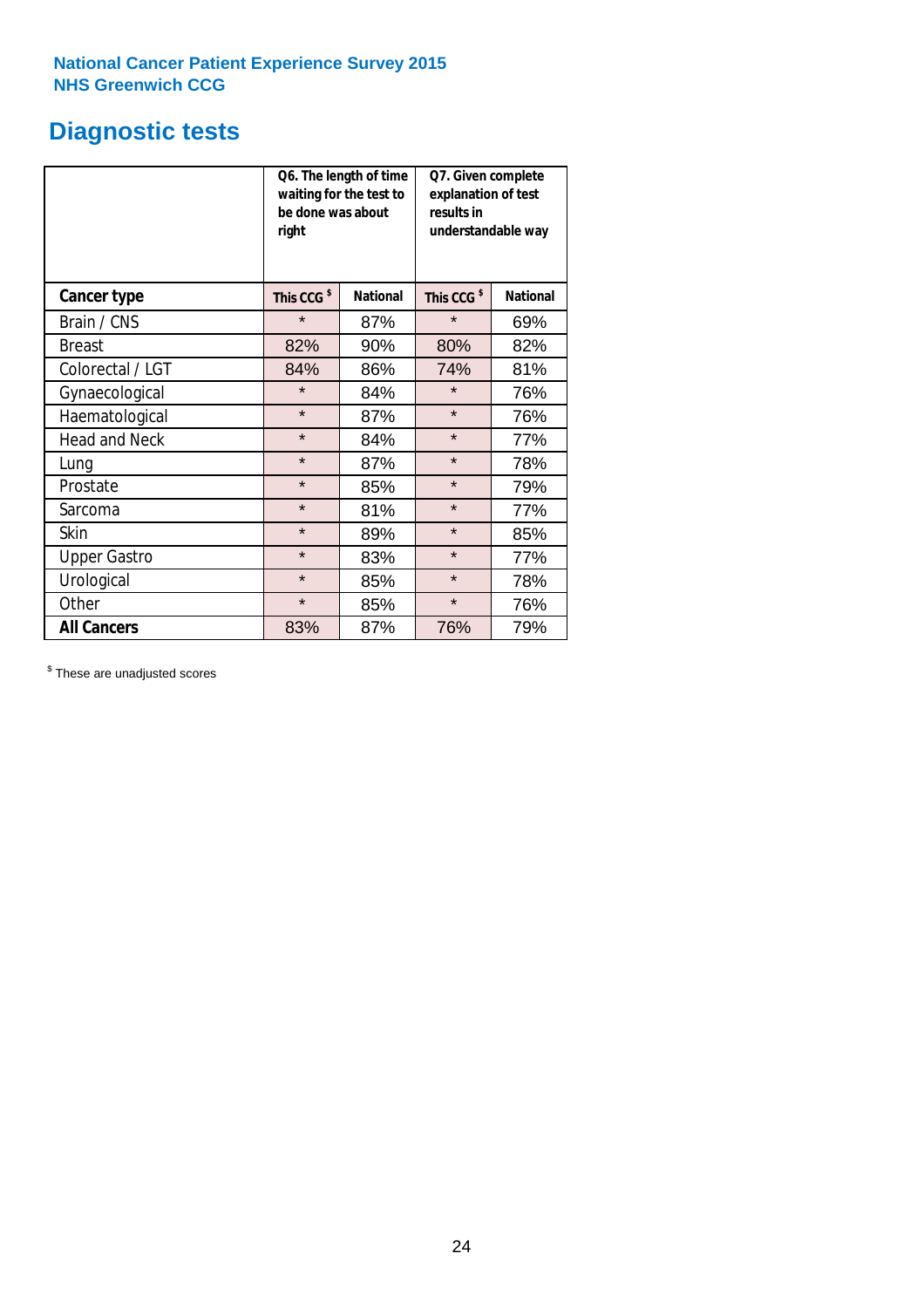### **Finding out what was wrong with you**

|                      | Q8. Patient told they<br>could bring a family<br>member or friend<br>when first told they<br>had cancer |                 | Q9. Patient felt they<br>were told sensitively<br>that they had cancer |                 | Q10. Patient<br>completely understood<br>the explanation of<br>what was wrong |                 | Q11. Patient given<br>easy to understand<br>written information<br>about the type of<br>cancer they had |                 |
|----------------------|---------------------------------------------------------------------------------------------------------|-----------------|------------------------------------------------------------------------|-----------------|-------------------------------------------------------------------------------|-----------------|---------------------------------------------------------------------------------------------------------|-----------------|
| Cancer type          | This CCG <sup>\$</sup>                                                                                  | <b>National</b> | This CCG <sup>\$</sup>                                                 | <b>National</b> | This CCG <sup>\$</sup>                                                        | <b>National</b> | This CCG <sup>\$</sup>                                                                                  | <b>National</b> |
| Brain / CNS          | $\star$                                                                                                 | 85%             | $\star$                                                                | 79%             | $\star$                                                                       | 60%             | $\star$                                                                                                 | 62%             |
| <b>Breast</b>        | 67%                                                                                                     | 83%             | 81%                                                                    | 88%             | 69%                                                                           | 78%             | 81%                                                                                                     | 76%             |
| Colorectal / LGT     | 75%                                                                                                     | 83%             | 75%                                                                    | 85%             | 70%                                                                           | 79%             | 66%                                                                                                     | 71%             |
| Gynaecological       | $\star$                                                                                                 | 75%             | $\star$                                                                | 83%             | $\star$                                                                       | 73%             | $\star$                                                                                                 | 69%             |
| Haematological       | 89%                                                                                                     | 75%             | 89%                                                                    | 83%             | 56%                                                                           | 60%             | 74%                                                                                                     | 74%             |
| <b>Head and Neck</b> | $\star$                                                                                                 | 73%             | $\star$                                                                | 85%             | $\star$                                                                       | 75%             | $\star$                                                                                                 | 61%             |
| Lung                 | $\star$                                                                                                 | 80%             | $\star$                                                                | 83%             | $\star$                                                                       | 75%             | $\star$                                                                                                 | 66%             |
| Prostate             | $\star$                                                                                                 | 80%             | $\star$                                                                | 84%             | $\star$                                                                       | 78%             | $\star$                                                                                                 | 80%             |
| Sarcoma              | $\star$                                                                                                 | 77%             | $\star$                                                                | 82%             | $\star$                                                                       | 63%             | $\star$                                                                                                 | 61%             |
| Skin                 | $\star$                                                                                                 | 71%             | $\star$                                                                | 90%             | $\star$                                                                       | 83%             | $\star$                                                                                                 | 84%             |
| <b>Upper Gastro</b>  | $\star$                                                                                                 | 79%             | $\star$                                                                | 79%             | $\star$                                                                       | 72%             | $\star$                                                                                                 | 64%             |
| Urological           | $\star$                                                                                                 | 74%             | $\star$                                                                | 82%             | $\star$                                                                       | 76%             | $\star$                                                                                                 | 71%             |
| Other                | $\star$                                                                                                 | 77%             | $\star$                                                                | 82%             | $\star$                                                                       | 72%             | $\star$                                                                                                 | 61%             |
| <b>All Cancers</b>   | 75%                                                                                                     | 79%             | 82%                                                                    | 84%             | 67%                                                                           | 73%             | 72%                                                                                                     | 72%             |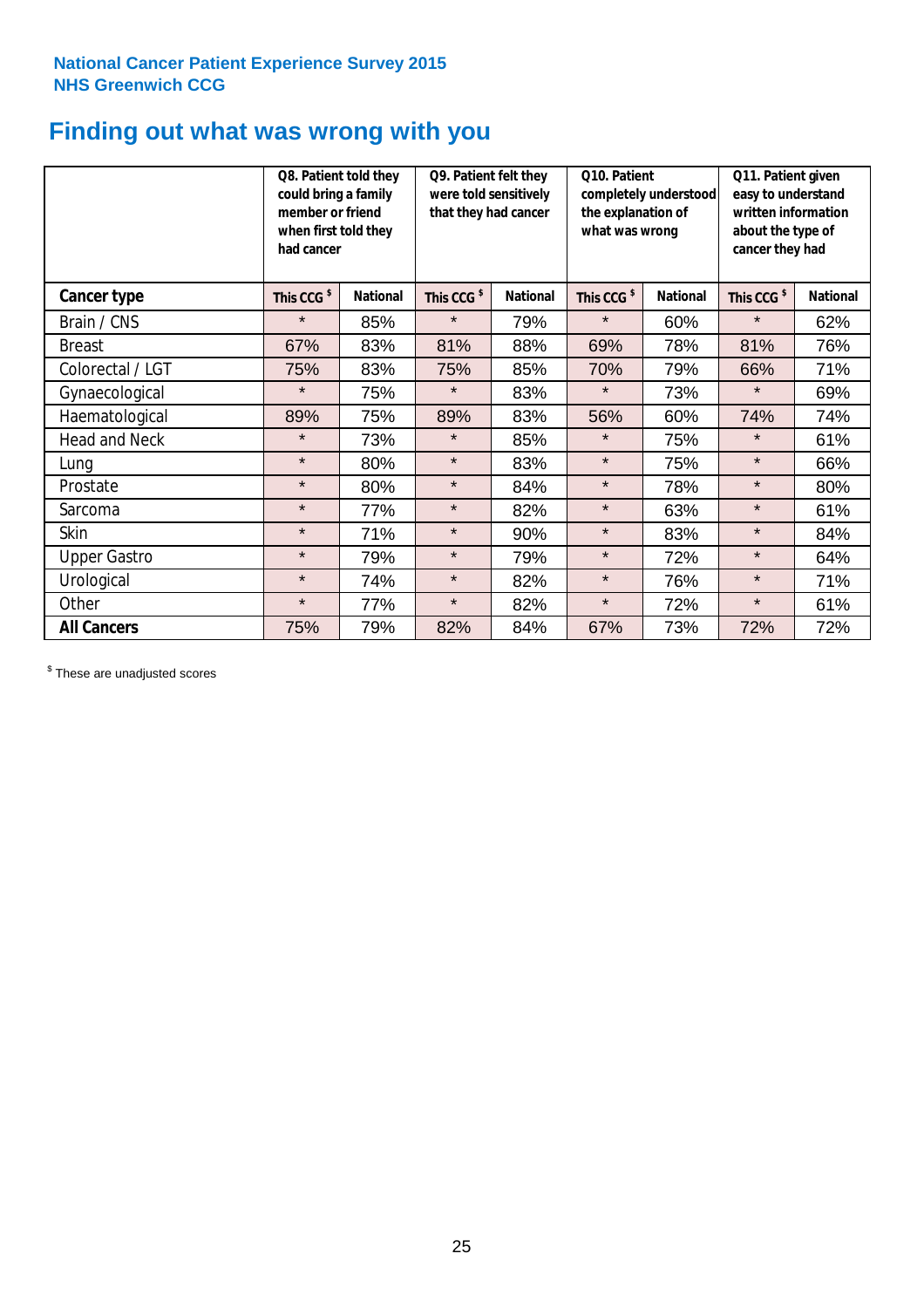# **Deciding the best treatment for you**

|                      | <b>O12. Patient felt that</b><br>treatment options<br>were completely<br>explained |                 | O13. Possible side<br>understandable way  | effects explained in an | Q14. Patient given<br>practical advice and<br>support in dealing with<br>side effects of<br>treatment |                 |  |
|----------------------|------------------------------------------------------------------------------------|-----------------|-------------------------------------------|-------------------------|-------------------------------------------------------------------------------------------------------|-----------------|--|
| <b>Cancer type</b>   | This CCG <sup>\$</sup>                                                             | <b>National</b> | This CCG <sup>\$</sup><br><b>National</b> |                         | This CCG <sup>\$</sup>                                                                                | <b>National</b> |  |
| Brain / CNS          | $\star$                                                                            | 80%             | $\star$                                   | 71%                     | $\star$                                                                                               | 62%             |  |
| <b>Breast</b>        | 68%                                                                                | 84%             | 77%                                       | 76%                     | 66%                                                                                                   | 69%             |  |
| Colorectal / LGT     | 81%                                                                                | 85%             | 63%                                       | 75%                     | 69%                                                                                                   | 68%             |  |
| Gynaecological       | $\star$                                                                            | 84%             | $\star$                                   | 76%                     | $\star$                                                                                               | 68%             |  |
| Haematological       | 86%                                                                                | 81%             | 73%                                       | 69%                     | 68%                                                                                                   | 65%             |  |
| <b>Head and Neck</b> | $\star$                                                                            | 85%             | $\star$                                   | 72%                     | $\star$                                                                                               | 67%             |  |
| Lung                 | $\star$                                                                            | 84%             | $\star$                                   | 74%                     | $\star$                                                                                               | 69%             |  |
| Prostate             | $\star$                                                                            | 80%             | $\star$                                   | 71%                     | $\star$                                                                                               | 61%             |  |
| Sarcoma              | $\star$                                                                            | 82%             | $\star$                                   | 75%                     | $\star$                                                                                               | 66%             |  |
| Skin                 | $\star$                                                                            | 88%             | $\star$                                   | 75%                     | $\star$                                                                                               | 74%             |  |
| <b>Upper Gastro</b>  | $\star$                                                                            | 83%             | $\star$                                   | 72%                     | $\star$                                                                                               | 66%             |  |
| Urological           | $\star$                                                                            | 80%             | $\star$                                   | 69%                     | $\star$                                                                                               | 61%             |  |
| Other                | $\star$                                                                            | 80%             | $\star$                                   | 72%                     | $\star$                                                                                               | 64%             |  |
| <b>All Cancers</b>   | 76%                                                                                | 83%             | 69%                                       | 73%                     | 67%                                                                                                   | 66%             |  |

|                      | in the future          | Q15. Patient definitely<br>told about side effects<br>that could affect them | Q16. Patient definitely<br>involved in decisions<br>about care and<br>treatment |                 |  |
|----------------------|------------------------|------------------------------------------------------------------------------|---------------------------------------------------------------------------------|-----------------|--|
| <b>Cancer type</b>   | This CCG <sup>\$</sup> | <b>National</b>                                                              | This CCG <sup>\$</sup>                                                          | <b>National</b> |  |
| Brain / CNS          | $\star$                | 56%                                                                          | $\star$                                                                         | 74%             |  |
| <b>Breast</b>        | 55%                    | 55%                                                                          | 63%                                                                             | 79%             |  |
| Colorectal / LGT     | 50%                    | 56%                                                                          | 72%                                                                             | 79%             |  |
| Gynaecological       | $\star$<br>54%         |                                                                              | $\star$                                                                         | 76%             |  |
| Haematological       | 50%<br>69%             |                                                                              | 71%                                                                             | 77%             |  |
| <b>Head and Neck</b> | $\star$                | 58%                                                                          | $\star$                                                                         | 76%             |  |
| Lung                 | $\star$                | 54%                                                                          | $\star$                                                                         | 78%             |  |
| Prostate             | $\star$                | 63%                                                                          | $\star$                                                                         | 79%             |  |
| Sarcoma              | $\star$                | 54%                                                                          | $\star$                                                                         | 77%             |  |
| Skin                 | $\star$                | 66%                                                                          | $\star$                                                                         | 86%             |  |
| <b>Upper Gastro</b>  | $\star$                | 53%                                                                          | $\star$                                                                         | 77%             |  |
| Urological           | $\star$                | 52%                                                                          | $\star$                                                                         | 75%             |  |
| Other                | $\star$                | 51%                                                                          | $\star$                                                                         | 75%             |  |
| <b>All Cancers</b>   | 59%                    | 54%                                                                          | 71%                                                                             | 78%             |  |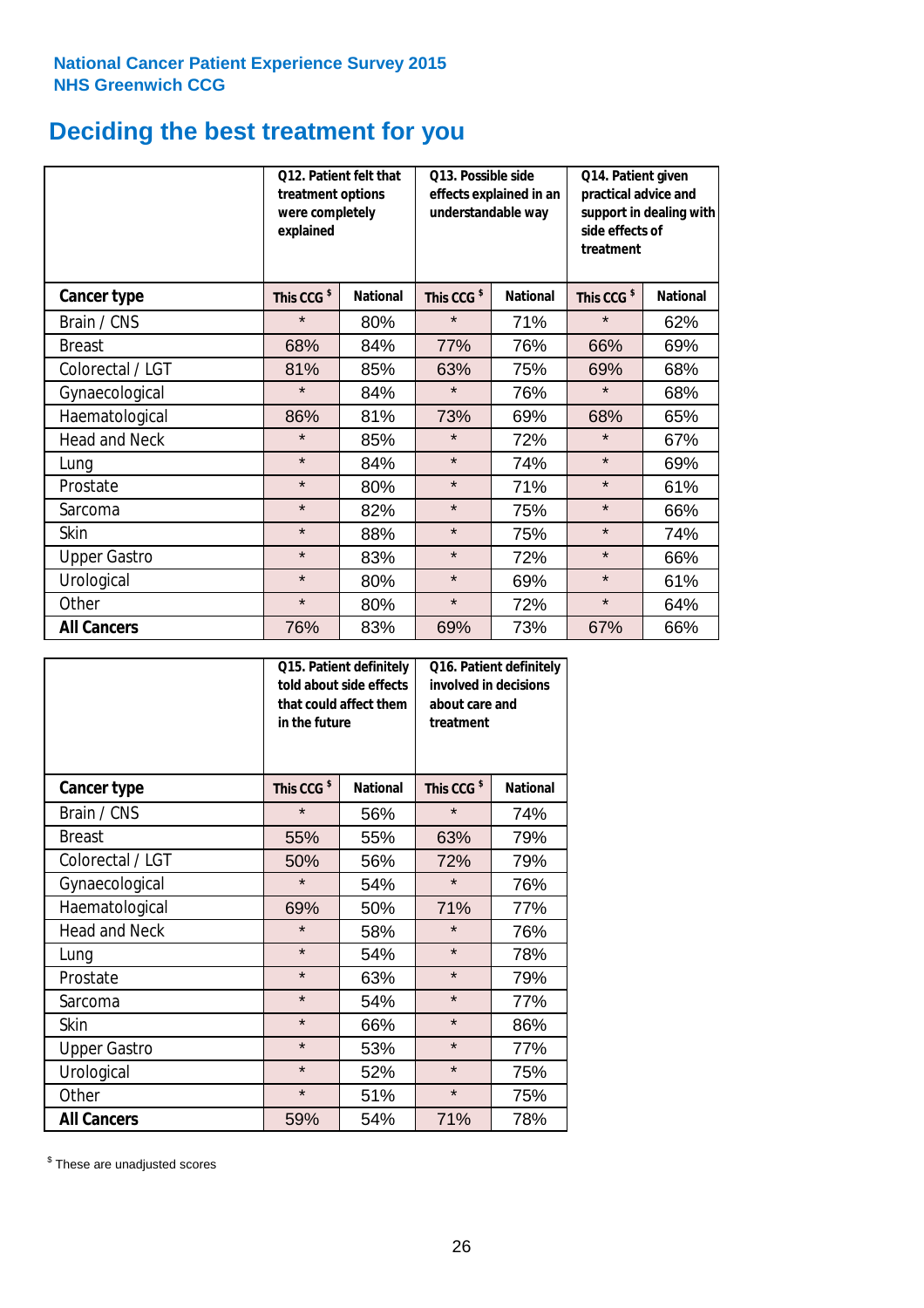### **Clinical Nurse Specialist**

|                      | would support them<br>through their<br>treatment | Q17. Patient given the<br>name of the CNS who | Q18. Patient found it<br>easy to contact their<br><b>CNS</b> |                 | <b>Q19. Get</b><br>understandable<br>answers to important<br>questions all or most<br>of the time |                 |  |
|----------------------|--------------------------------------------------|-----------------------------------------------|--------------------------------------------------------------|-----------------|---------------------------------------------------------------------------------------------------|-----------------|--|
| <b>Cancer type</b>   | This CCG <sup>\$</sup>                           | <b>National</b>                               | This CCG <sup>\$</sup>                                       | <b>National</b> | This CCG <sup>\$</sup>                                                                            | <b>National</b> |  |
| Brain / CNS          | $\star$                                          | 95%                                           | $\star$                                                      | 84%             | $\star$                                                                                           | 85%             |  |
| <b>Breast</b>        | 96%                                              | 94%                                           | 89%                                                          | 85%             | 81%                                                                                               | 88%             |  |
| Colorectal / LGT     | 98%                                              | 91%                                           | 81%                                                          | 88%             | 77%                                                                                               | 90%             |  |
| Gynaecological       | $\star$                                          | 93%                                           | $\star$                                                      | 86%             | $\star$                                                                                           | 87%             |  |
| Haematological       | 79%                                              | 89%                                           | 88%                                                          | 89%             | 85%                                                                                               | 90%             |  |
| <b>Head and Neck</b> | $\star$                                          | 88%                                           | $\star$                                                      | 86%             | $\star$                                                                                           | 88%             |  |
| Lung                 | $\star$                                          | 93%                                           | $\star$                                                      | 89%             | $\star$                                                                                           | 89%             |  |
| Prostate             | $\star$                                          | 89%                                           | $\star$                                                      | 83%             | $\star$                                                                                           | 88%             |  |
| Sarcoma              | $\star$                                          | 87%                                           | $\star$                                                      | 86%             | $\star$                                                                                           | 88%             |  |
| Skin                 | $\star$                                          | 88%                                           | $\star$                                                      | 90%             | $\star$                                                                                           | 92%             |  |
| <b>Upper Gastro</b>  | $\star$                                          | 92%                                           | $\star$                                                      | 87%             | $\star$                                                                                           | 88%             |  |
| Urological           | $\star$                                          | 80%                                           | $\star$                                                      | 85%             | $\star$                                                                                           | 88%             |  |
| Other                | $\star$                                          | 86%                                           | $\star$                                                      | 86%             | $\star$                                                                                           | 87%             |  |
| <b>All Cancers</b>   | 89%                                              | 90%                                           | 83%                                                          | 87%             | 82%                                                                                               | 88%             |  |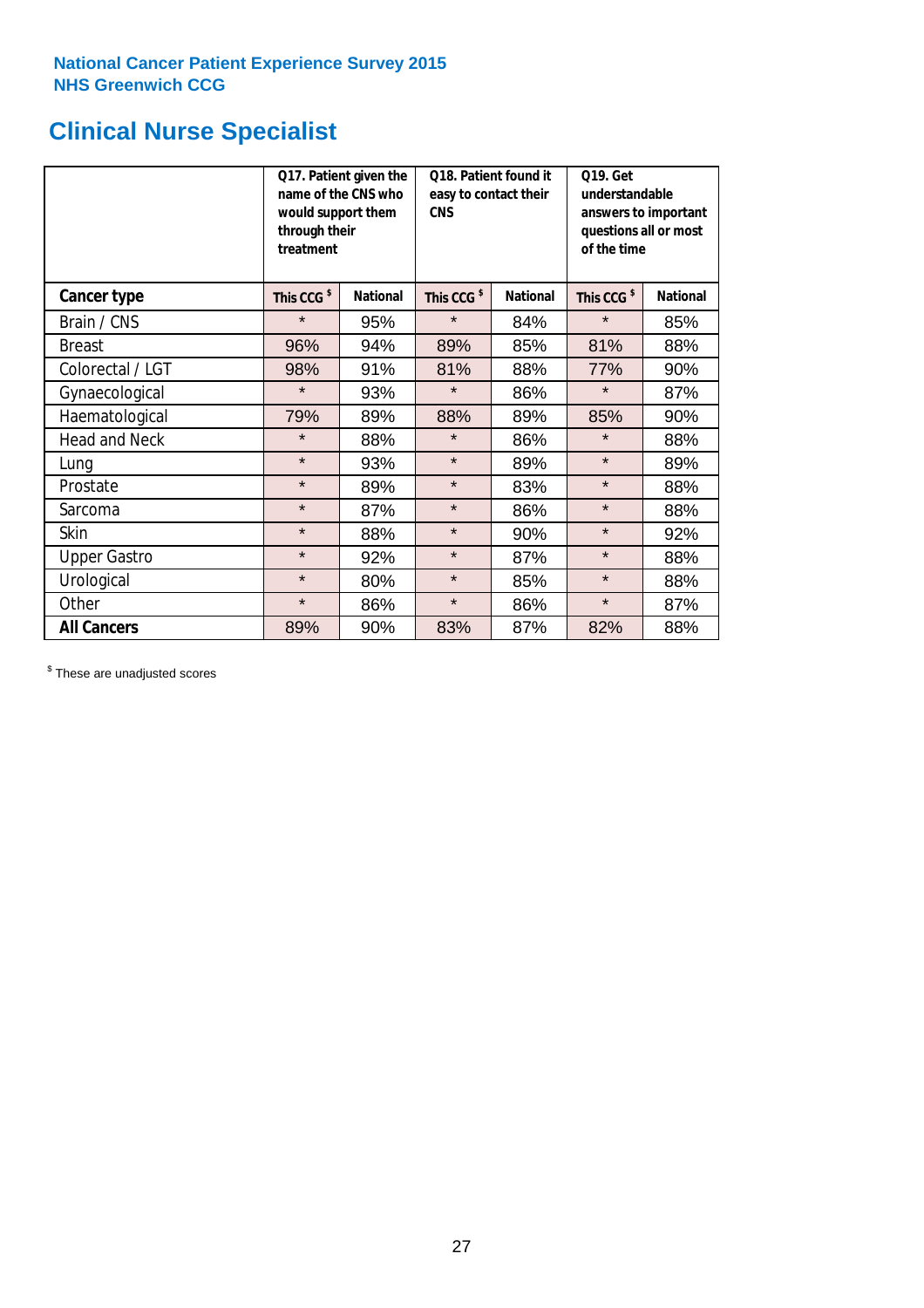### **Support for people with cancer**

|                      |                        | Q20. Hospital staff<br>gave information<br>about support groups<br>day activities |                        | Q21. Hospital staff<br>gave information<br>about impact cancer<br>could have on day to | Q22. Hospital staff<br>gave information on<br>getting financial help |                 | Q23. Hospital staff told<br>patient they could get<br>free prescriptions |                 |
|----------------------|------------------------|-----------------------------------------------------------------------------------|------------------------|----------------------------------------------------------------------------------------|----------------------------------------------------------------------|-----------------|--------------------------------------------------------------------------|-----------------|
| Cancer type          | This CCG <sup>\$</sup> | <b>National</b>                                                                   | This CCG <sup>\$</sup> | <b>National</b>                                                                        | This CCG <sup>\$</sup>                                               | <b>National</b> | This CCG <sup>\$</sup>                                                   | <b>National</b> |
| Brain / CNS          | $\star$                | 85%                                                                               | $\star$                | 80%                                                                                    | $\star$                                                              | 72%             | $\star$                                                                  | 79%             |
| <b>Breast</b>        | 74%                    | 88%                                                                               | 81%                    | 85%                                                                                    | 66%                                                                  | 60%             | 81%                                                                      | 80%             |
| Colorectal / LGT     | 69%                    | 82%                                                                               | 72%                    | 82%                                                                                    | 46%                                                                  | 52%             | 65%                                                                      | 83%             |
| Gynaecological       | $\star$                | 83%                                                                               | $\star$                | 81%                                                                                    | $\star$                                                              | 58%             | $\star$                                                                  | 76%             |
| Haematological       | 79%                    | 82%                                                                               | 86%                    | 82%                                                                                    | 54%                                                                  | 56%             | 92%                                                                      | 86%             |
| <b>Head and Neck</b> | $\star$                | 83%                                                                               | $\star$                | 80%                                                                                    | $\star$                                                              | 55%             | $\star$                                                                  | 80%             |
| Lung                 | $\star$                | 82%                                                                               | $\star$                | 80%                                                                                    | $\star$                                                              | 68%             | $\star$                                                                  | 85%             |
| Prostate             | $\star$                | 85%                                                                               | $\star$                | 81%                                                                                    | $\star$                                                              | 41%             | $\star$                                                                  | 76%             |
| Sarcoma              | $\star$                | 82%                                                                               | $\star$                | 80%                                                                                    | $\star$                                                              | 57%             | $\star$                                                                  | 75%             |
| Skin                 | $\star$                | 85%                                                                               | $\star$                | 85%                                                                                    | $\star$                                                              | 51%             | $\star$                                                                  | 65%             |
| <b>Upper Gastro</b>  | $\star$                | 82%                                                                               | $\star$                | 78%                                                                                    | $\star$                                                              | 57%             | $\star$                                                                  | 83%             |
| Urological           | $\star$                | 71%                                                                               | $\star$                | 70%                                                                                    | $\star$                                                              | 33%             | $\star$                                                                  | 69%             |
| Other                | $\star$                | 80%                                                                               | $\star$                | 77%                                                                                    | $\star$                                                              | 53%             | $\star$                                                                  | 79%             |
| <b>All Cancers</b>   | 77%                    | 83%                                                                               | 78%                    | 81%                                                                                    | 54%                                                                  | 55%             | 78%                                                                      | 80%             |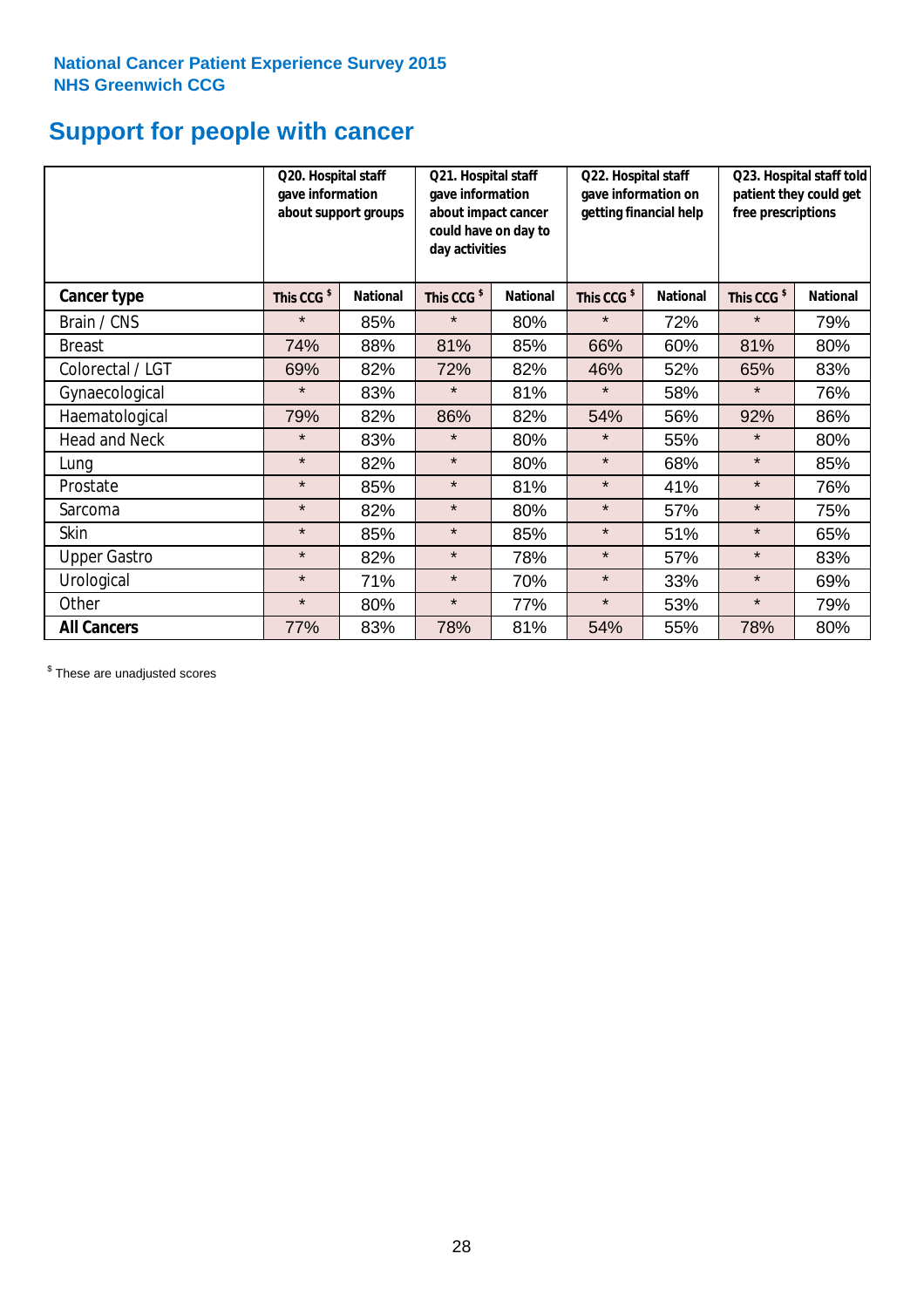### **Operations**

|                      | Q26. Staff explained<br>how operation had<br>gone in<br>understandable way |                 |  |  |  |
|----------------------|----------------------------------------------------------------------------|-----------------|--|--|--|
| <b>Cancer type</b>   | This CCG <sup>\$</sup>                                                     | <b>National</b> |  |  |  |
| Brain / CNS          | n.a.                                                                       | 75%             |  |  |  |
| <b>Breast</b>        | 60%                                                                        | 77%             |  |  |  |
| Colorectal / LGT     | 63%                                                                        | 81%             |  |  |  |
| Gynaecological       | $\star$                                                                    | 79%             |  |  |  |
| Haematological       | $\star$                                                                    | 75%             |  |  |  |
| <b>Head and Neck</b> | $\star$                                                                    | 77%             |  |  |  |
| Lung                 | $\star$                                                                    | 76%             |  |  |  |
| Prostate             | $\star$                                                                    | 76%             |  |  |  |
| Sarcoma              | $\star$                                                                    | 80%             |  |  |  |
| Skin                 | $\star$                                                                    | 84%             |  |  |  |
| <b>Upper Gastro</b>  | $\star$                                                                    | 81%             |  |  |  |
| Urological           | $\star$                                                                    | 74%             |  |  |  |
| Other                | $\star$                                                                    | 78%             |  |  |  |
| <b>All Cancers</b>   | 68%                                                                        | 78%             |  |  |  |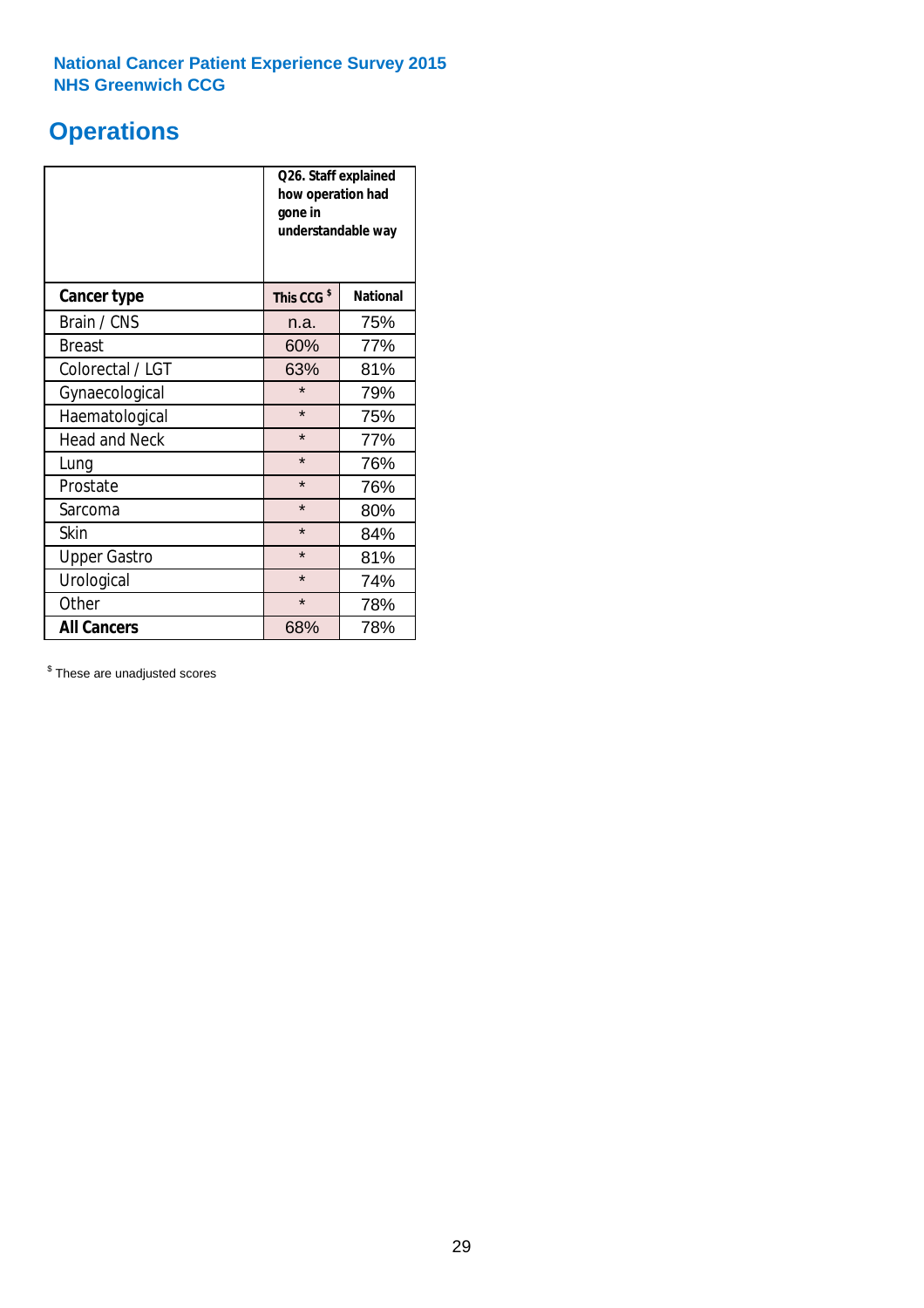### **Hospital care as an inpatient (Part 1 of 2)**

|                      |                        | Q28. Groups of doctors<br>Q29. Patient had<br>or nurses did not talk<br>confidence and trust in<br>in front of patient as if<br>all doctors treating<br>they were not there<br>them |                        |                 | Q30. Patient's family<br>or someone close<br>definitely had<br>doctor | opportunity to talk to | Q31. Patient had<br>confidence and trust in I<br>all ward nurses |                 |
|----------------------|------------------------|-------------------------------------------------------------------------------------------------------------------------------------------------------------------------------------|------------------------|-----------------|-----------------------------------------------------------------------|------------------------|------------------------------------------------------------------|-----------------|
| Cancer type          | This CCG <sup>\$</sup> | <b>National</b>                                                                                                                                                                     | This CCG <sup>\$</sup> | <b>National</b> | This CCG <sup>\$</sup>                                                | <b>National</b>        | This CCG <sup>\$</sup>                                           | <b>National</b> |
| Brain / CNS          | n.a.                   | 68%                                                                                                                                                                                 | n.a.                   | 78%             | n.a.                                                                  | 65%                    | n.a.                                                             | 67%             |
| <b>Breast</b>        | 71%                    | 89%                                                                                                                                                                                 | 78%                    | 86%             | 73%                                                                   | 73%                    | 72%                                                              | 74%             |
| Colorectal / LGT     | 70%                    | 75%                                                                                                                                                                                 | 76%                    | 85%             | 67%                                                                   | 72%                    | 45%                                                              | 68%             |
| Gynaecological       | $\star$                | 84%                                                                                                                                                                                 | $\star$                | 86%             | $\star$                                                               | 71%                    | $\star$                                                          | 69%             |
| Haematological       | $\star$                | 80%                                                                                                                                                                                 | $\star$                | 81%             | $\star$                                                               | 75%                    | $\star$                                                          | 73%             |
| <b>Head and Neck</b> | $\star$                | 79%                                                                                                                                                                                 | $\star$                | 85%             | $\star$                                                               | 73%                    | $\star$                                                          | 72%             |
| Lung                 | $\star$                | 75%                                                                                                                                                                                 | $\star$                | 82%             | $\star$                                                               | 71%                    | $\star$                                                          | 73%             |
| Prostate             | $\star$                | 84%                                                                                                                                                                                 | $\star$                | 87%             | $\star$                                                               | 72%                    | $\star$                                                          | 75%             |
| Sarcoma              | $\star$                | 82%                                                                                                                                                                                 | $\star$                | 85%             | $\star$                                                               | 75%                    | $\star$                                                          | 70%             |
| Skin                 | $\star$                | 85%                                                                                                                                                                                 | $\star$                | 90%             | $\star$                                                               | 79%                    | $\star$                                                          | 84%             |
| <b>Upper Gastro</b>  | $\star$                | 75%                                                                                                                                                                                 | $\star$                | 83%             | $\star$                                                               | 72%                    | $\star$                                                          | 70%             |
| Urological           | $\star$                | 80%                                                                                                                                                                                 | $\star$                | 84%             | $\star$                                                               | 67%                    | $\star$                                                          | 75%             |
| Other                | $\star$                | 79%                                                                                                                                                                                 | $\star$                | 79%             | $\star$                                                               | 70%                    | $\star$                                                          | 69%             |
| <b>All Cancers</b>   | 71%                    | 81%                                                                                                                                                                                 | 79%                    | 84%             | 74%                                                                   | 72%                    | 67%                                                              | 72%             |

|                      | Q32. Always / nearly<br>always enough nurses<br>on duty |                 | Q33. All staff asked<br>patient what name<br>they preferred to be<br>called by |                 | Q34. Always given<br>enough privacy when<br>discussing condition or<br>treatment |                 | Q35. Patient was able<br>to discuss worries or<br>fears with staff during<br>visit |                 |
|----------------------|---------------------------------------------------------|-----------------|--------------------------------------------------------------------------------|-----------------|----------------------------------------------------------------------------------|-----------------|------------------------------------------------------------------------------------|-----------------|
| <b>Cancer type</b>   | This CCG <sup>\$</sup>                                  | <b>National</b> | This CCG <sup>\$</sup>                                                         | <b>National</b> | This CCG <sup>\$</sup>                                                           | <b>National</b> | This CCG <sup>\$</sup>                                                             | <b>National</b> |
| Brain / CNS          | n.a.                                                    | 64%             | n.a.                                                                           | 69%             | n.a.                                                                             | 80%             | n.a.                                                                               | 44%             |
| <b>Breast</b>        | 64%                                                     | 69%             | 40%                                                                            | 60%             | 78%                                                                              | 86%             | 52%                                                                                | 53%             |
| Colorectal / LGT     | 48%                                                     | 61%             | 58%                                                                            | 70%             | 79%                                                                              | 84%             | 38%                                                                                | 54%             |
| Gynaecological       | $\star$                                                 | 65%             | $\star$                                                                        | 63%             | $\star$                                                                          | 82%             | $\star$                                                                            | 50%             |
| Haematological       | $\star$                                                 | 63%             | $\star$                                                                        | 67%             | $\star$                                                                          | 86%             | $\star$                                                                            | 55%             |
| <b>Head and Neck</b> | $\star$                                                 | 67%             | $\star$                                                                        | 66%             | $\star$                                                                          | 85%             | $\star$                                                                            | 50%             |
| Lung                 | $\star$                                                 | 68%             | $\star$                                                                        | 71%             | $\star$                                                                          | 84%             | $\star$                                                                            | 49%             |
| Prostate             | $\star$                                                 | 71%             | $\star$                                                                        | 67%             | $\star$                                                                          | 87%             | $\star$                                                                            | 52%             |
| Sarcoma              | $\star$                                                 | 68%             | $\star$                                                                        | 71%             | $\star$                                                                          | 87%             | $\star$                                                                            | 52%             |
| Skin                 | $\star$                                                 | 81%             | $\star$                                                                        | 67%             | $\star$                                                                          | 89%             | $\star$                                                                            | 61%             |
| <b>Upper Gastro</b>  | $\star$                                                 | 62%             | $\star$                                                                        | 75%             | $\star$                                                                          | 83%             | $\star$                                                                            | 53%             |
| Urological           | $\star$                                                 | 68%             | $\star$                                                                        | 71%             | $\star$                                                                          | 84%             | $\star$                                                                            | 46%             |
| Other                | $\star$                                                 | 62%             | $\star$                                                                        | 66%             | $\star$                                                                          | 82%             | $\star$                                                                            | 48%             |
| <b>All Cancers</b>   | 62%                                                     | 66%             | 60%                                                                            | 67%             | 83%                                                                              | 85%             | 54%                                                                                | 52%             |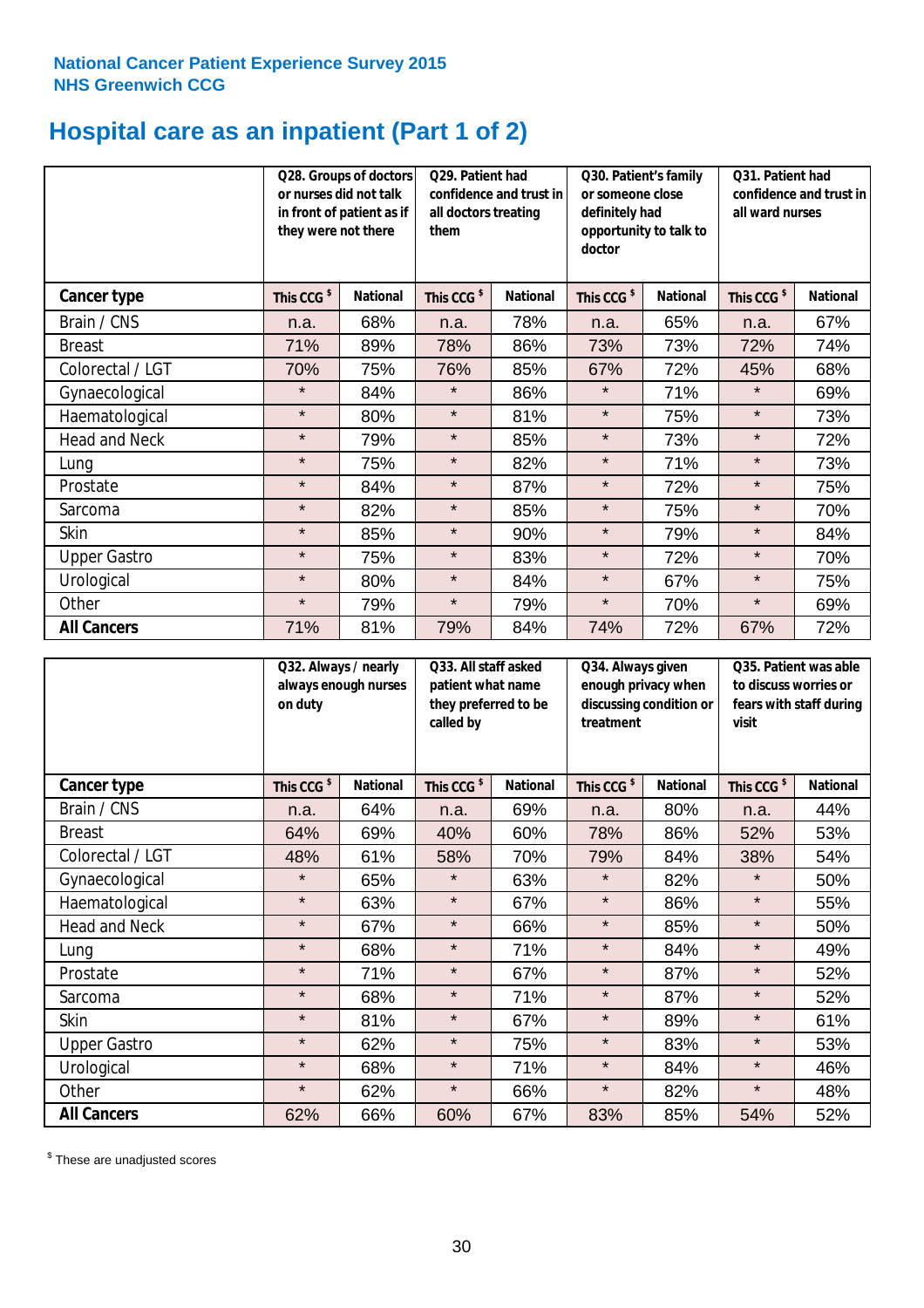### **Hospital care as an inpatient (Part 2 of 2)**

|                      | Q36. Hospital staff<br>definitely did<br>everything to help<br>control pain |                 | Q37. Always treated<br>with respect and<br>dignity by staff |                 | Q38. Given clear<br>written information<br>about what should /<br>should not do post<br>discharge |                 | Q39. Staff told patient<br>who to contact if<br>worried post discharge |                 |
|----------------------|-----------------------------------------------------------------------------|-----------------|-------------------------------------------------------------|-----------------|---------------------------------------------------------------------------------------------------|-----------------|------------------------------------------------------------------------|-----------------|
| Cancer type          | This CCG <sup>\$</sup>                                                      | <b>National</b> | This CCG <sup>\$</sup>                                      | <b>National</b> | This CCG <sup>\$</sup>                                                                            | <b>National</b> | This CCG <sup>\$</sup>                                                 | <b>National</b> |
| Brain / CNS          | n.a.                                                                        | 82%             | n.a.                                                        | 84%             | n.a.                                                                                              | 79%             | n.a.                                                                   | 91%             |
| <b>Breast</b>        | 71%                                                                         | 86%             | 83%                                                         | 88%             | 83%                                                                                               | 90%             | 89%                                                                    | 95%             |
| Colorectal / LGT     | 67%                                                                         | 84%             | 70%                                                         | 86%             | 69%                                                                                               | 83%             | 78%                                                                    | 94%             |
| Gynaecological       | $\star$                                                                     | 83%             | $\star$                                                     | 85%             | $\star$                                                                                           | 86%             | $\star$                                                                | 93%             |
| Haematological       | $\star$                                                                     | 84%             | $\star$                                                     | 89%             | $\star$                                                                                           | 79%             | $\star$                                                                | 95%             |
| <b>Head and Neck</b> | $\star$                                                                     | 84%             | $\star$                                                     | 88%             | $\star$                                                                                           | 86%             | $\star$                                                                | 92%             |
| Lung                 | $\star$                                                                     | 83%             | $\star$                                                     | 87%             | $\star$                                                                                           | 81%             | $\star$                                                                | 92%             |
| Prostate             | $\star$                                                                     | 85%             | $\star$                                                     | 91%             | $\star$                                                                                           | 87%             | $\star$                                                                | 94%             |
| Sarcoma              | $\star$                                                                     | 86%             | $\star$                                                     | 91%             | $\star$                                                                                           | 83%             | $\star$                                                                | 94%             |
| Skin                 | $\star$                                                                     | 88%             | $\star$                                                     | 93%             | $\star$                                                                                           | 91%             | $\star$                                                                | 97%             |
| <b>Upper Gastro</b>  | $\star$                                                                     | 83%             | $\star$                                                     | 86%             | $\star$                                                                                           | 79%             | $\star$                                                                | 93%             |
| Urological           | $\star$                                                                     | 80%             | $\star$                                                     | 88%             | $\star$                                                                                           | 83%             | $\star$                                                                | 90%             |
| Other                | $\star$                                                                     | 82%             | $\star$                                                     | 85%             | $\star$                                                                                           | 80%             | $\star$                                                                | 92%             |
| <b>All Cancers</b>   | 78%                                                                         | 84%             | 85%                                                         | 87%             | 81%                                                                                               | 84%             | 88%                                                                    | 94%             |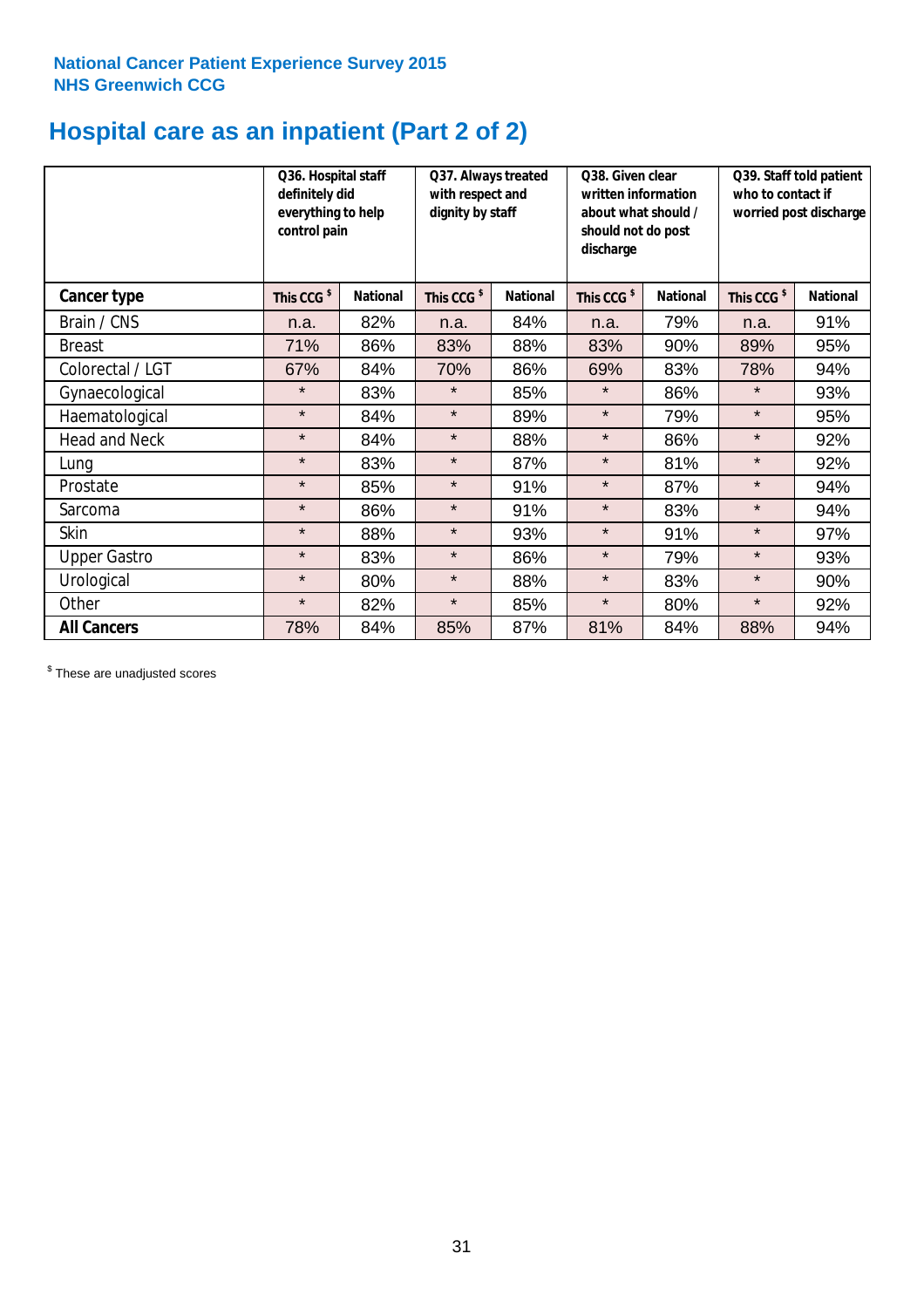# **Hospital care as a day patient / outpatient**

|                      | to discuss worries or<br>visit | Q41. Patient was able<br>fears with staff during | Q42. Doctor had the<br>right notes and other<br>documentation with<br>them |                 | Q44. Beforehand<br>patient had all<br>information needed<br>about radiotherapy<br>treatment |                 | Q45. Patient given<br>understandable<br>information about<br>whether radiotherapy<br>was working |                 |
|----------------------|--------------------------------|--------------------------------------------------|----------------------------------------------------------------------------|-----------------|---------------------------------------------------------------------------------------------|-----------------|--------------------------------------------------------------------------------------------------|-----------------|
| <b>Cancer type</b>   | This CCG <sup>\$</sup>         | <b>National</b>                                  | This CCG <sup>\$</sup>                                                     | <b>National</b> | This CCG <sup>\$</sup>                                                                      | <b>National</b> | This CCG <sup>\$</sup>                                                                           | <b>National</b> |
| Brain / CNS          | $\star$                        | 65%                                              | $\star$                                                                    | 94%             | n.a.                                                                                        | 85%             | n.a.                                                                                             | 52%             |
| <b>Breast</b>        | 66%                            | 70%                                              | 94%                                                                        | 95%             | 90%                                                                                         | 87%             | 71%                                                                                              | 60%             |
| Colorectal / LGT     | 61%                            | 73%                                              | 95%                                                                        | 95%             | $\star$                                                                                     | 85%             | $\star$                                                                                          | 55%             |
| Gynaecological       | $\star$                        | 70%                                              | $\star$                                                                    | 96%             | $\star$                                                                                     | 85%             | $\star$                                                                                          | 64%             |
| Haematological       | 73%                            | 74%                                              | 100%                                                                       | 97%             | $\star$                                                                                     | 82%             | $\star$                                                                                          | 64%             |
| <b>Head and Neck</b> | $\star$                        | 69%                                              | $\star$                                                                    | 95%             | $\star$                                                                                     | 86%             | $\star$                                                                                          | 60%             |
| Lung                 | $\star$                        | 69%                                              | $\star$                                                                    | 96%             | $\star$                                                                                     | 86%             | $\star$                                                                                          | 59%             |
| Prostate             | $\star$                        | 69%                                              | $\star$                                                                    | 95%             | $\star$                                                                                     | 88%             | $\star$                                                                                          | 61%             |
| Sarcoma              | $\star$                        | 68%                                              | $\star$                                                                    | 97%             | $\star$                                                                                     | 88%             | $\star$                                                                                          | 63%             |
| Skin                 | $\star$                        | 73%                                              | $\star$                                                                    | 96%             | n.a.                                                                                        | 81%             | n.a.                                                                                             | 63%             |
| <b>Upper Gastro</b>  | $\star$                        | 68%                                              | $\star$                                                                    | 95%             | $\star$                                                                                     | 85%             | $\star$                                                                                          | 57%             |
| Urological           | $\star$                        | 65%                                              | $\star$                                                                    | 95%             | $\star$                                                                                     | 81%             | $\star$                                                                                          | 53%             |
| Other                | $\star$                        | 67%                                              | $\star$                                                                    | 95%             | $\star$                                                                                     | 83%             | n.a.                                                                                             | 59%             |
| <b>All Cancers</b>   | 66%                            | 70%                                              | 95%                                                                        | 96%             | 85%                                                                                         | 86%             | 65%                                                                                              | 60%             |

|                      | O47. Beforehand<br>patient had all<br>information needed<br>treatment | about chemotherapy | Q48. Patient given<br>understandable<br>information about<br>whether<br>chemotherapy was<br>working |                 |  |
|----------------------|-----------------------------------------------------------------------|--------------------|-----------------------------------------------------------------------------------------------------|-----------------|--|
| <b>Cancer type</b>   | This CCG <sup>\$</sup>                                                | <b>National</b>    | This CCG <sup>\$</sup>                                                                              | <b>National</b> |  |
| Brain / CNS          | $\star$                                                               | 82%                | $\star$                                                                                             | 57%             |  |
| <b>Breast</b>        | 88%                                                                   | 83%                | 72%                                                                                                 | 62%             |  |
| Colorectal / LGT     | 88%                                                                   | 86%                | 46%                                                                                                 | 65%             |  |
| Gynaecological       | $\star$                                                               | 86%                | $\star$                                                                                             | 68%             |  |
| Haematological       | 88%                                                                   | 85%                |                                                                                                     | 75%             |  |
| <b>Head and Neck</b> | $\star$                                                               | 80%                | $\star$                                                                                             | 52%             |  |
| Lung                 | $\star$                                                               | 85%                | $\star$                                                                                             | 68%             |  |
| Prostate             | $\star$                                                               | 83%                | $\star$                                                                                             | 69%             |  |
| Sarcoma              | $\star$                                                               | 82%                | $\star$                                                                                             | 70%             |  |
| Skin                 | $\star$                                                               | 92%                | $\star$                                                                                             | 80%             |  |
| <b>Upper Gastro</b>  | $\star$                                                               | 83%                | $\star$                                                                                             | 64%             |  |
| Urological           | $\star$                                                               | 83%                | $\star$                                                                                             | 66%             |  |
| Other                | $\star$                                                               | 85%                | $\star$                                                                                             | 70%             |  |
| <b>All Cancers</b>   | 89%                                                                   | 84%                | 67%                                                                                                 | 68%             |  |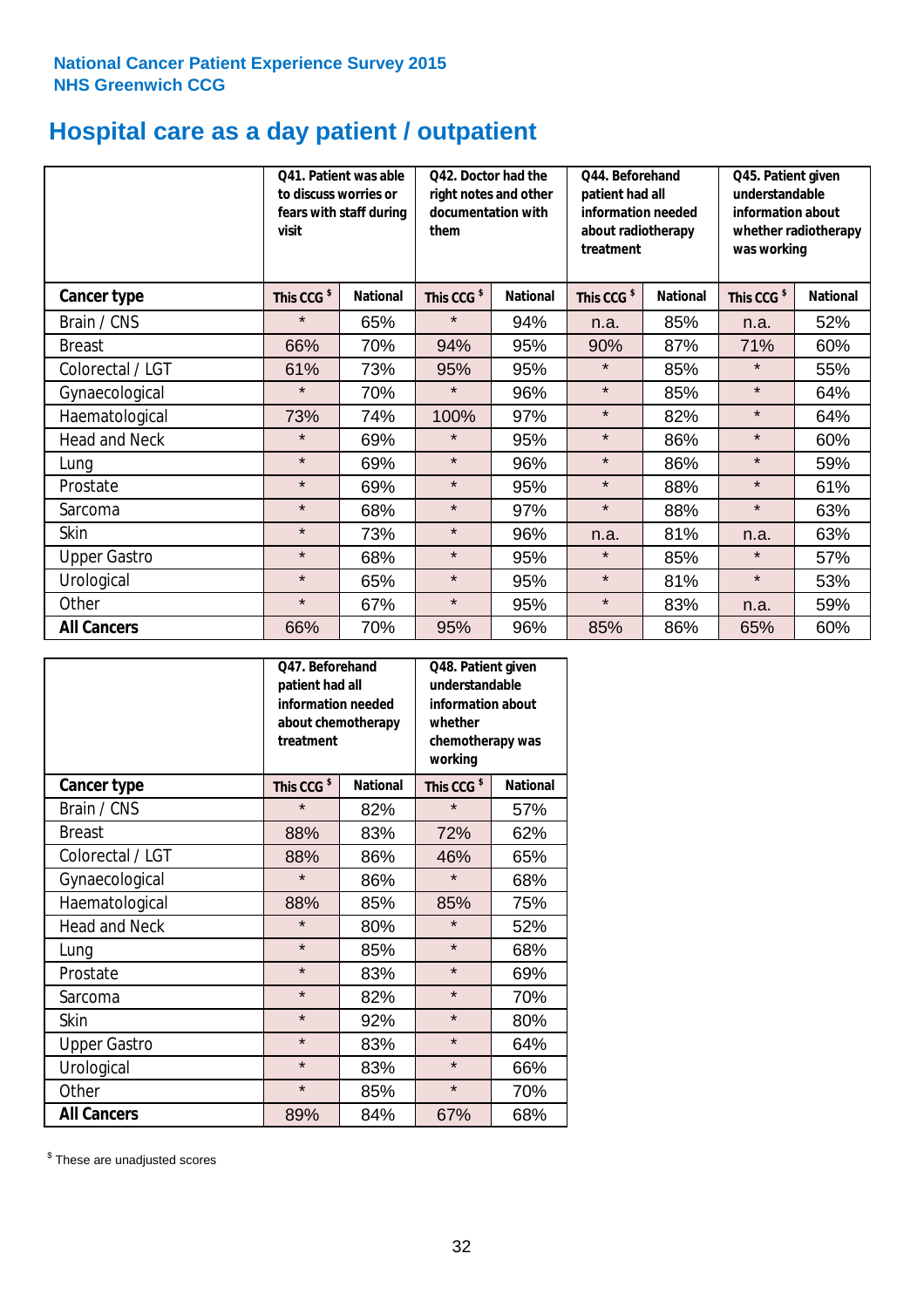# **Home care and support**

|                      | Q49. Hospital staff<br>gave family or                                                  | someone close all the<br>information needed to<br>help with care at home | Q50. Patient definitely<br>given enough support<br>from health or social<br>services during<br>treatment |                        | Q51. Patient definitely<br>given enough support<br>from health or social<br>services after<br>treatment |     |
|----------------------|----------------------------------------------------------------------------------------|--------------------------------------------------------------------------|----------------------------------------------------------------------------------------------------------|------------------------|---------------------------------------------------------------------------------------------------------|-----|
| <b>Cancer type</b>   | This CCG <sup>\$</sup><br><b>National</b><br>This CCG <sup>\$</sup><br><b>National</b> |                                                                          |                                                                                                          | This CCG <sup>\$</sup> | <b>National</b>                                                                                         |     |
| Brain / CNS          | $\star$                                                                                | 56%                                                                      | $\star$                                                                                                  | 44%                    | $\star$                                                                                                 | 44% |
| <b>Breast</b>        | 67%                                                                                    | 57%                                                                      | 52%                                                                                                      | 54%                    | 36%                                                                                                     | 40% |
| Colorectal / LGT     | 56%                                                                                    | 60%                                                                      | 35%                                                                                                      | 62%                    | 29%                                                                                                     | 52% |
| Gynaecological       | $\star$                                                                                | 56%                                                                      | $\star$                                                                                                  | 52%                    | $\star$                                                                                                 | 42% |
| Haematological       | 56%                                                                                    | 60%                                                                      | $\star$                                                                                                  | 52%                    | $\star$                                                                                                 | 43% |
| <b>Head and Neck</b> | $\star$                                                                                | 59%                                                                      | $\star$                                                                                                  | 53%                    | $\star$                                                                                                 | 50% |
| Lung                 | $\star$                                                                                | 57%                                                                      | $\star$                                                                                                  | 52%                    | $\star$                                                                                                 | 42% |
| Prostate             | $\star$                                                                                | 55%                                                                      | $\star$                                                                                                  | 47%                    | $\star$                                                                                                 | 43% |
| Sarcoma              | $\star$                                                                                | 59%                                                                      | $\star$                                                                                                  | 58%                    | $\star$                                                                                                 | 53% |
| Skin                 | $\star$                                                                                | 67%                                                                      | $\star$                                                                                                  | 58%                    | n.a.                                                                                                    | 61% |
| <b>Upper Gastro</b>  | $\star$                                                                                | 59%                                                                      | $\star$                                                                                                  | 54%                    | $\star$                                                                                                 | 45% |
| Urological           | $\star$                                                                                | 55%                                                                      | $\star$                                                                                                  | 47%                    | $\star$                                                                                                 | 44% |
| Other                | $\star$                                                                                | 54%                                                                      | $\star$                                                                                                  | 55%                    | $\star$                                                                                                 | 48% |
| <b>All Cancers</b>   | 56%                                                                                    | 58%                                                                      | 44%                                                                                                      | 54%                    | 39%                                                                                                     | 45% |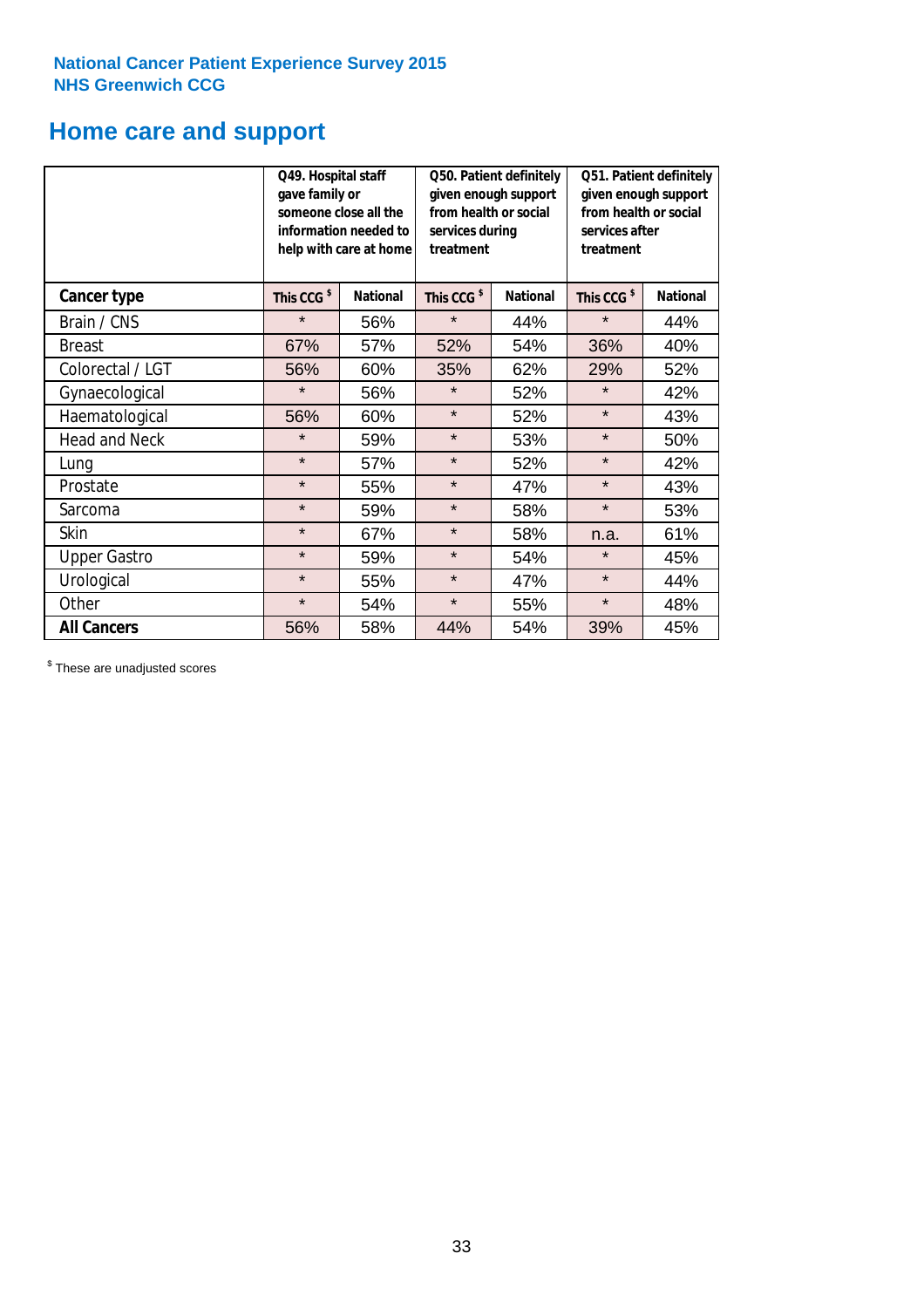### **Care from your general practice**

|                      | information about<br>treatment | Q52. GP given enough<br>patient's condition and | O53. Practice staff<br>definitely did<br>everything they could<br>to support patient |                 |  |
|----------------------|--------------------------------|-------------------------------------------------|--------------------------------------------------------------------------------------|-----------------|--|
| <b>Cancer type</b>   | This CCG <sup>\$</sup>         | <b>National</b>                                 | This CCG <sup>\$</sup>                                                               | <b>National</b> |  |
| Brain / CNS          | $\star$                        | 94%                                             | $\star$                                                                              | 59%             |  |
| <b>Breast</b>        | 93%                            | 96%                                             | 69%                                                                                  | 63%             |  |
| Colorectal / LGT     | 97%                            | 95%                                             | 48%                                                                                  | 63%             |  |
| Gynaecological       | $\star$                        | 95%                                             | $\star$                                                                              | 59%             |  |
| Haematological       | 91%                            | 96%                                             | 46%                                                                                  | 61%             |  |
| <b>Head and Neck</b> | $\star$                        | 93%                                             | $\star$                                                                              | 60%             |  |
| Lung                 | $\star$                        | 95%                                             | $\star$                                                                              | 62%             |  |
| Prostate             | $\star$                        | 95%                                             | $\star$                                                                              | 67%             |  |
| Sarcoma              | $\star$                        | 97%                                             | $\star$                                                                              | 65%             |  |
| Skin                 | $\star$                        | 97%                                             | n.a.                                                                                 | 71%             |  |
| <b>Upper Gastro</b>  | $\star$                        | 94%                                             | $\star$                                                                              | 62%             |  |
| Urological           | $\star$                        | 95%                                             | $\star$                                                                              | 64%             |  |
| Other                | $\star$                        | 95%                                             | $\star$                                                                              | 61%             |  |
| <b>All Cancers</b>   | 93%                            | 95%                                             | 57%                                                                                  | 63%             |  |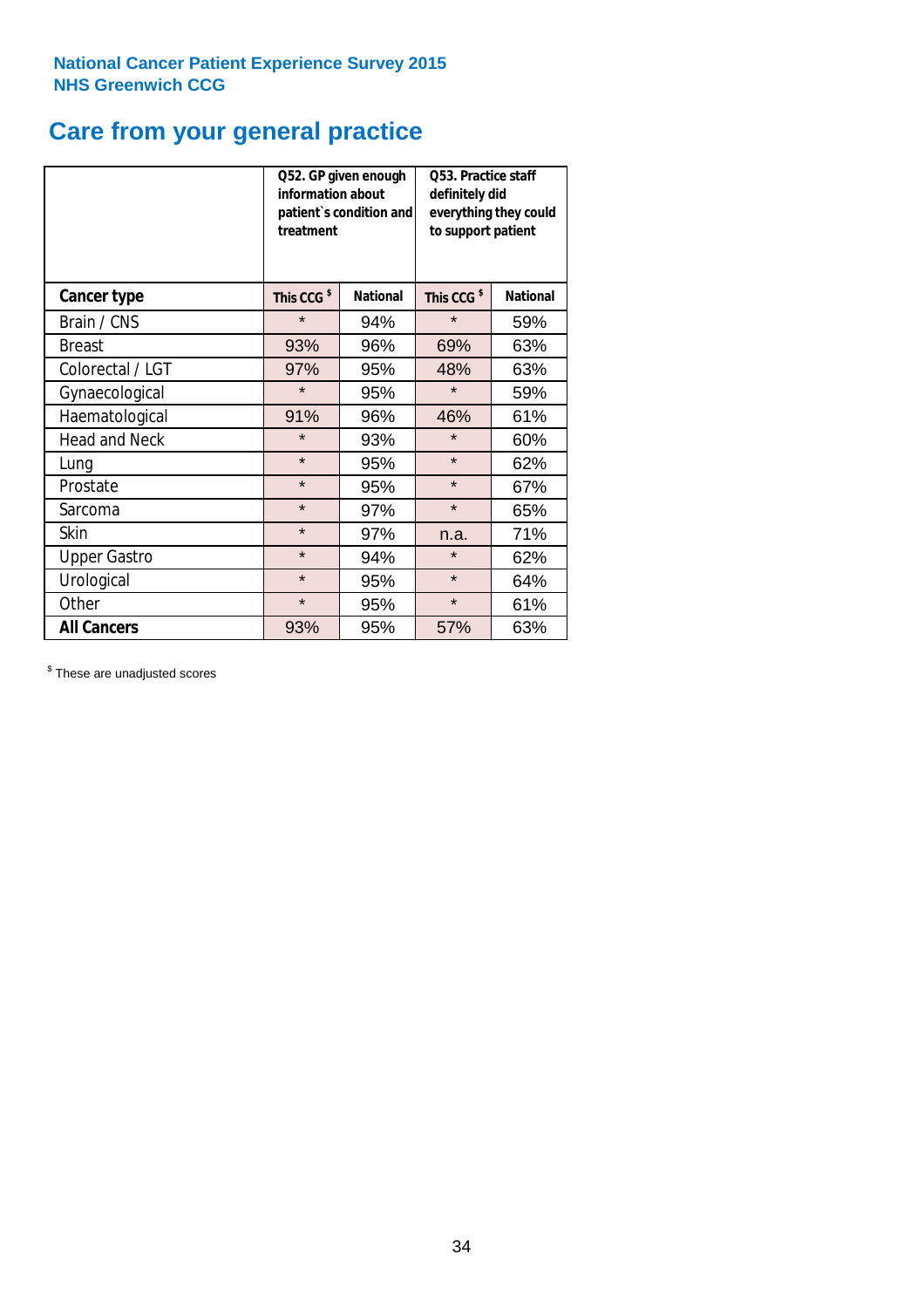### **Your overall NHS care**

|                      | Q54. Hospital and<br>community staff<br>always worked well<br>together |                 | Q55. Patient given a<br>care plan |                 | Q56. Overall the<br>administration of the<br>care was very good /<br>qood |                 | Q57. Length of time for<br>attending clinics and<br>appointments was<br>right |                 |
|----------------------|------------------------------------------------------------------------|-----------------|-----------------------------------|-----------------|---------------------------------------------------------------------------|-----------------|-------------------------------------------------------------------------------|-----------------|
| <b>Cancer type</b>   | This CCG <sup>\$</sup>                                                 | <b>National</b> | This CCG <sup>\$</sup>            | <b>National</b> | This CCG <sup>\$</sup>                                                    | <b>National</b> | This CCG <sup>\$</sup>                                                        | <b>National</b> |
| Brain / CNS          | $\star$                                                                | 45%             | $\star$                           | 29%             | $\star$                                                                   | 84%             | $\star$                                                                       | 60%             |
| <b>Breast</b>        | 54%                                                                    | 60%             | 25%                               | 35%             | 90%                                                                       | 90%             | 43%                                                                           | 64%             |
| Colorectal / LGT     | 45%                                                                    | 60%             | 27%                               | 36%             | 81%                                                                       | 88%             | 41%                                                                           | 68%             |
| Gynaecological       | $\star$                                                                | 58%             | $\star$                           | 29%             | $\star$                                                                   | 89%             | $\star$                                                                       | 66%             |
| Haematological       | 57%                                                                    | 63%             | 41%                               | 33%             | 89%                                                                       | 92%             | 53%                                                                           | 62%             |
| <b>Head and Neck</b> | $\star$                                                                | 58%             | $\star$                           | 34%             | $\star$                                                                   | 89%             | $\star$                                                                       | 65%             |
| Lung                 | $\star$                                                                | 63%             | $\star$                           | 32%             | $\star$                                                                   | 89%             | $\star$                                                                       | 70%             |
| Prostate             | $\star$                                                                | 63%             | $\star$                           | 36%             | $\star$                                                                   | 87%             | $\star$                                                                       | 71%             |
| Sarcoma              | $\star$                                                                | 60%             | $\star$                           | 31%             | $\star$                                                                   | 90%             | $\star$                                                                       | 63%             |
| Skin                 | $\star$                                                                | 69%             | $\star$                           | 39%             | $\star$                                                                   | 89%             | $\star$                                                                       | 73%             |
| <b>Upper Gastro</b>  | $\star$                                                                | 58%             | $\star$                           | 36%             | $\star$                                                                   | 88%             | $\star$                                                                       | 66%             |
| Urological           | $\star$                                                                | 62%             | $\star$                           | 26%             | $\star$                                                                   | 84%             | $\star$                                                                       | 73%             |
| Other                | $\star$                                                                | 56%             | $\star$                           | 29%             | $\star$                                                                   | 87%             | $\star$                                                                       | 61%             |
| <b>All Cancers</b>   | 48%                                                                    | 61%             | 33%                               | 33%             | 88%                                                                       | 89%             | 49%                                                                           | 66%             |

|                      | Q58. Taking part in<br>cancer research | discussed with patient | Q59. Patient's average<br>rating of care scored<br>from very poor to very<br>good |                 |  |
|----------------------|----------------------------------------|------------------------|-----------------------------------------------------------------------------------|-----------------|--|
| <b>Cancer type</b>   | This CCG <sup>\$</sup>                 | <b>National</b>        | This CCG <sup>\$</sup>                                                            | <b>National</b> |  |
| Brain / CNS          | $\star$                                | 32%                    | $\star$                                                                           | 8.5             |  |
| <b>Breast</b>        | 47%                                    | 28%                    | 8.3                                                                               | 8.8             |  |
| Colorectal / LGT     | 20%                                    | 22%                    | 8.3                                                                               | 8.7             |  |
| Gynaecological       | $\star$                                | 27%                    | $\star$                                                                           | 8.7             |  |
| Haematological       | 37%                                    | 36%                    | 9.0                                                                               | 8.8             |  |
| <b>Head and Neck</b> | $\star$                                | 21%                    | $\star$                                                                           | 8.6             |  |
| Lung                 | $\star$                                | 34%                    | $\star$                                                                           | 8.6             |  |
| Prostate             | $\star$                                | 35%                    | $\star$                                                                           | 8.6             |  |
| Sarcoma              | $\star$                                | 29%                    | $\star$                                                                           | 8.7             |  |
| Skin                 | $\star$                                | 17%                    | $\star$                                                                           | 8.9             |  |
| <b>Upper Gastro</b>  | $\star$                                | 30%                    | $\star$                                                                           | 8.6             |  |
| Urological           | $\star$                                | 14%                    | $\star$                                                                           | 8.5             |  |
| Other                | $\star$                                | 31%                    | $\star$                                                                           | 8.6             |  |
| <b>All Cancers</b>   | 40%                                    | 28%                    | 8.6                                                                               | 8.7             |  |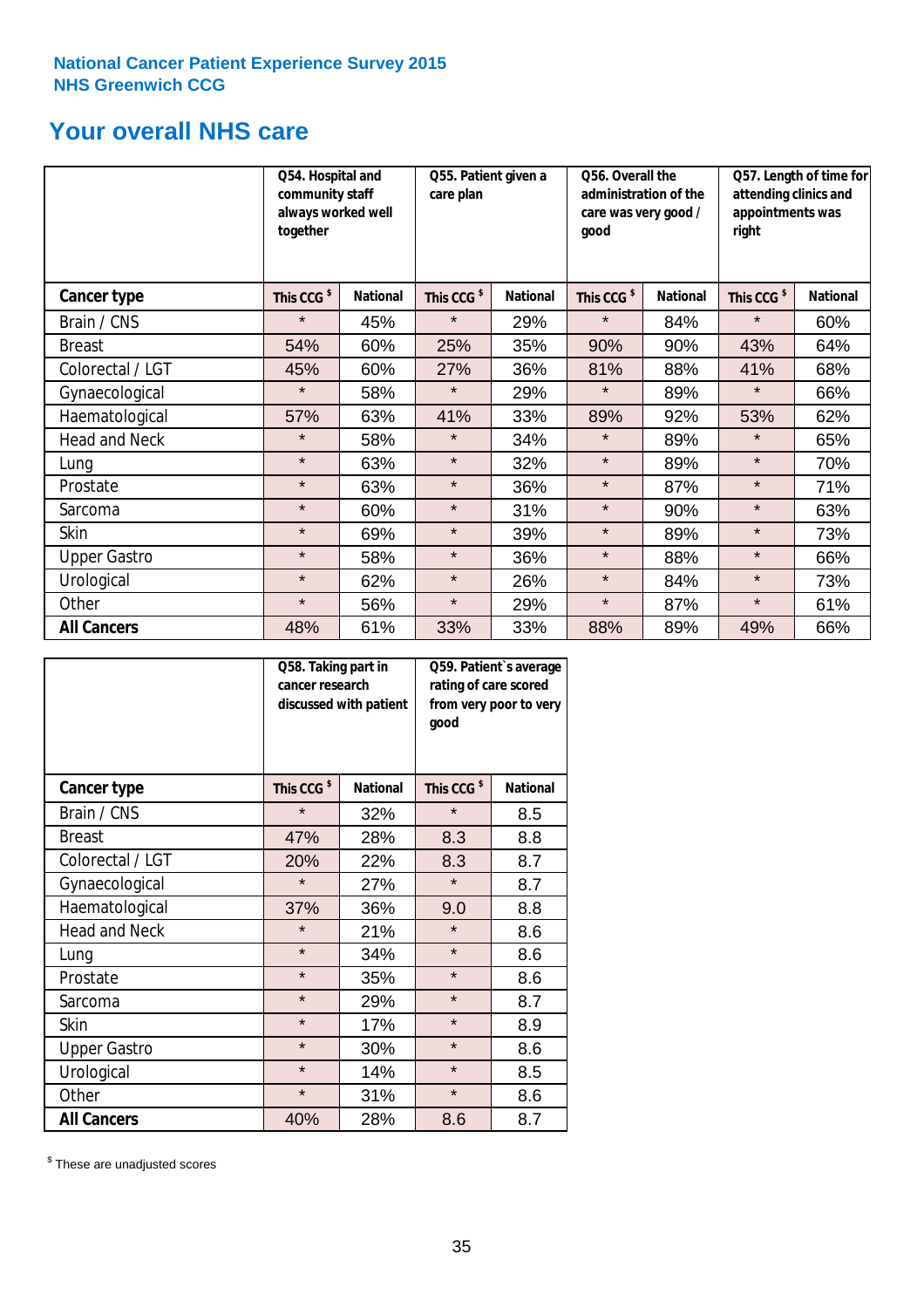### **Annex**

### **Methodology**

The sample for the survey included all adult (aged 16 and over) NHS patients, with a confirmed primary diagnosis of cancer, discharged from an NHS Trust after an inpatient episode or day case attendance for cancer related treatment in the months of April, May and June 2015.

The patients included in the sample had relevant cancer ICD10 codes (C00-99 excluding C44 and C84, and D05) in the first diagnosis field of their patient records, applied to their patient files by the relevant NHS Trust, and were alive at the point at which fieldwork commenced. Deceased checks were undertaken on up to three occasions during fieldwork, to ensure that questionnaires were not sent to patients who had died since their treatment.

Trust samples were checked rigorously for duplicates and patient lists were also de-duplicated nationally to ensure that patients did not receive multiple copies of questionnaires.

The fieldwork for the survey was undertaken between October 2015 and March 2016.

For the first time, the survey used a mixed mode methodology. Questionnaires were sent by post with two reminders where necesssary, but also included an option to complete online. A Freephone helpline was available for respondents to ask questions about the survey, to enable them to complete their questionnaires over the phone, and to provide access to a translation and interpreting facility for those whose first language was not English.

The Health Research Authority supported the survey by granting Section 251 approval.

### **Further information**

Further information on survey methodology, as well as all of the national and local reports and data, is available at www.ncpes.co.uk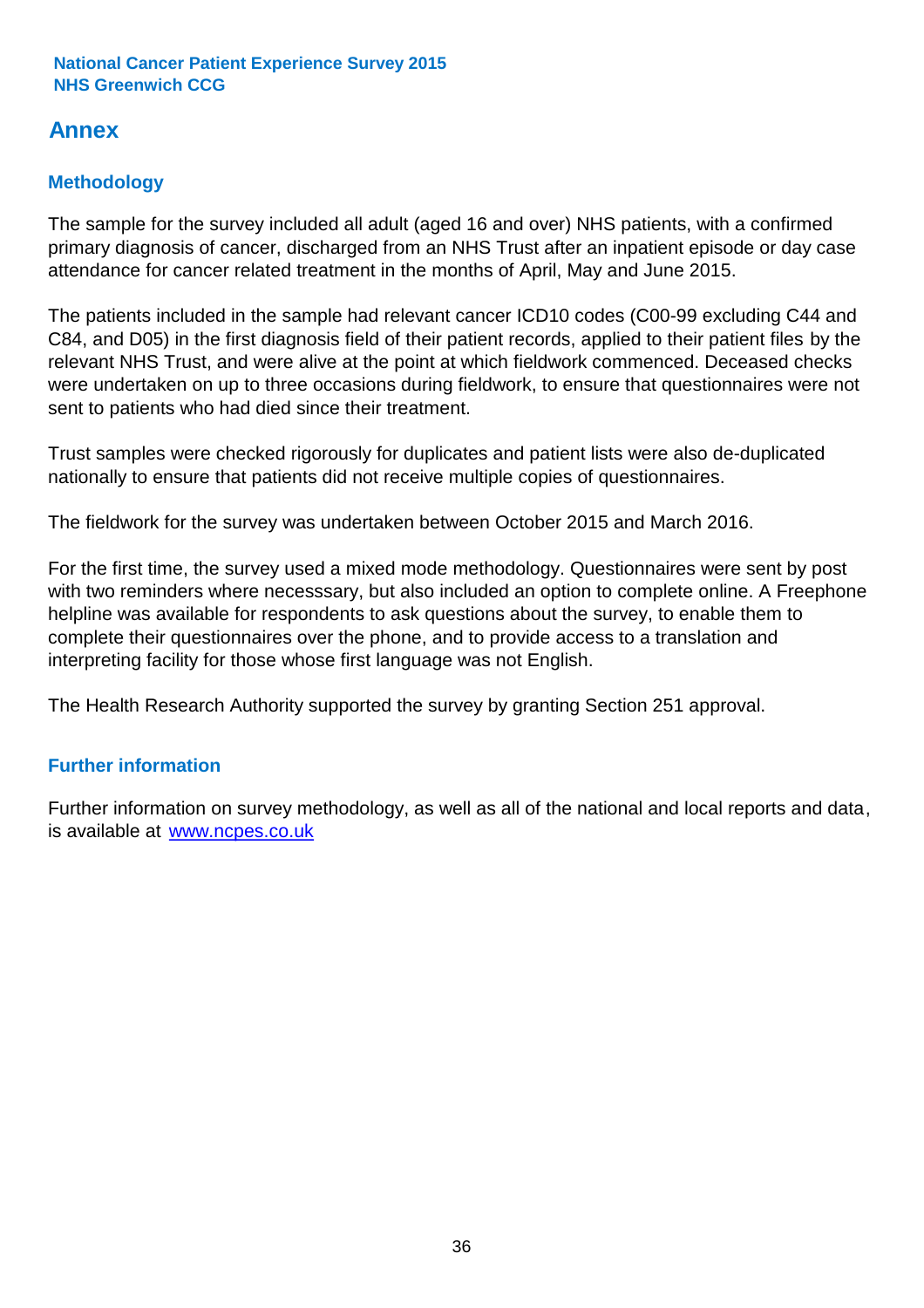#### **Redevelopment of the 2015 survey**

A number of significant changes have been made to the National Cancer Patient Experience Survey in 2015:

- the length of the questionnaire has been reduced
- response options have been reviewed and changed to make them consistent throughout the survey
- some of the questions and / or answer options have been changed so that they are now in line with questions in other patient surveys (e.g. the Care Quality Commission national patient surveys), to improve comparability between them
- the topic areas within the questionnaire have been redesigned to capture the whole patient journey.

There are 50 questions in the questionnaire that relate directly to patient experience. Of these, 14 remain unchanged from previous years; and a further 21 have been slightly amended. We draw caution in directly comparing data from the 2015 survey to the findings of the previous CPES surveys, even for identical questions. Changes in the structure of the survey instrument (questionnaire) and also the administration of the survey (calendar period and length of time from sampling to field work start and completion) may influence nationwide averages, although these features will not greatly impact on relative comparisons (e.g. between patient groups or hospitals).

The other 15 questions are either new or substantially changed from previous years.

It is expected that there will be few, if any changes, to the questionnaire going forward so we will be able to compare the results year on year. Where changes are necessary they are expected to be for methodological reasons or to improve question reliability.

Another significant change in 2015 is that an online version of the questionnaire has been developed. The online version was developed to make the questionnaire more accessible for respondents. This may have an impact on the demographic characteristics of the respondents. This may be an improvement if previously underrepresented groups have responded. However, changes to the demographics of respondents may have implications on the overall results - and again, leads us to draw caution in directly comparing results with previous years.

#### **Official Statistics**

The 2015 survey data has been published for the first time as Official Statistics. The 2015 survey data has been produced and published in line with the Code of Practice for Official Statistics.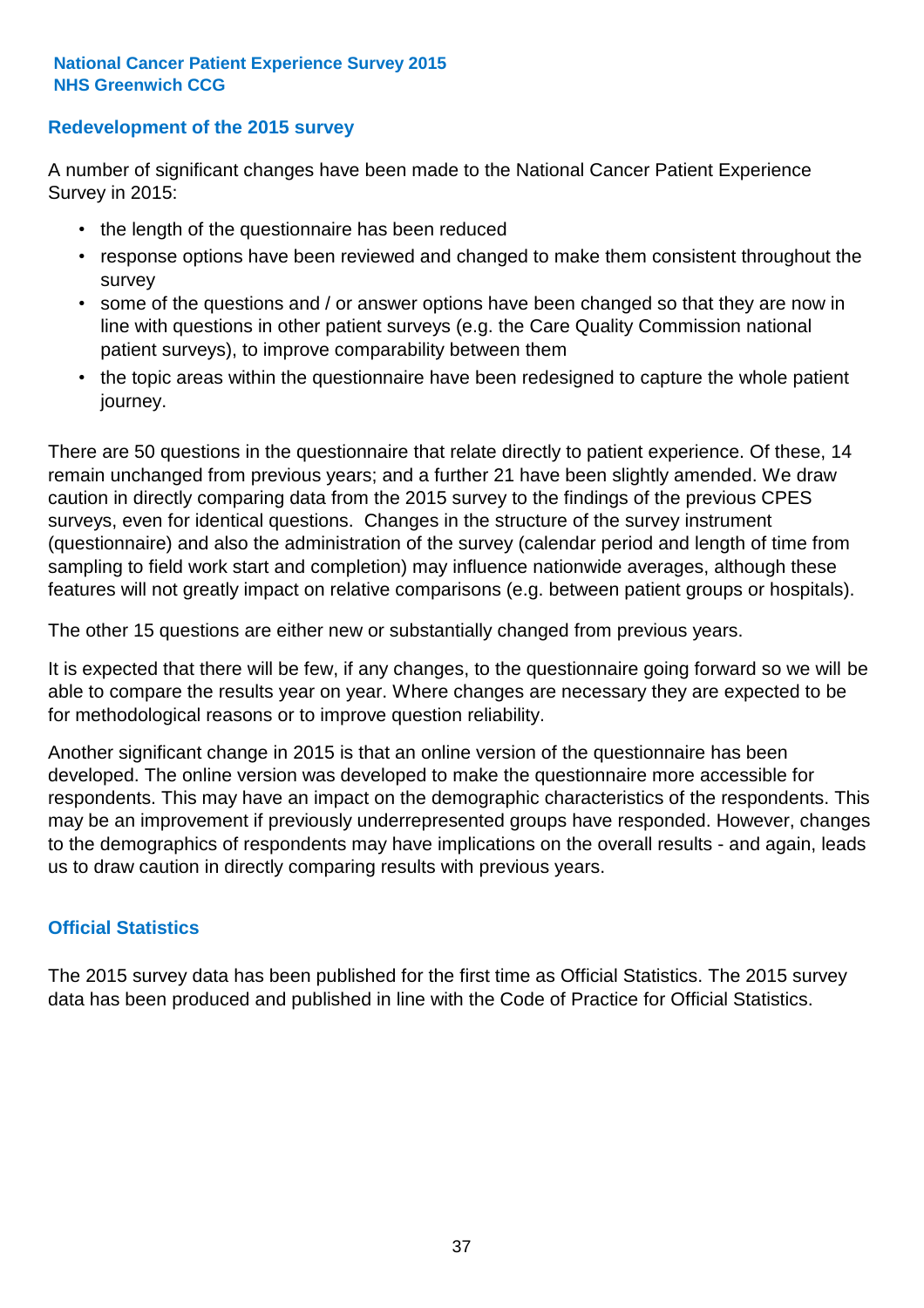#### **Scoring methodologies**

49 of the 50 questions relating directly to patient experience have been summarised as the score of the percentage of patients who reported a positive experience. For example:

- question 6 asks: "Overall, how did you feel about the length of time you had to wait for your test to be done?". Responses have been recorded as positive only for those patients who selected the first option ("It was about right")
- question 11 asks: "When you were told you had cancer, were you given written information about the type of cancer you had?". Responses have been recorded as positive only for those patients who selected the first option ("Yes, and it was easy to understand").

Where options do not provide any information on positive/negative patient experience (e.g. "Don't know / can't remember"), they are excluded from the score.

The other question (question 59) asks respondents to rate their overall care on a scale of 0 to 10. Scores have been given as an average on this scale.

A copy of the 2015 questionnaire, marked up with all of these scoring conventions, is available at www.ncpes.co.uk

Further details on the scoring methodology can be found in the technical document for the survey, available at <u>www.ncpes.co.uk</u>

#### **Case-mix adjustment**

For the first time in 2015, case-mix adjusted findings are being presented alongside unadjusted results for CCGs. Case-mix adjustment allows us to account for the impact that differing patient populations might have on results. By using the case-mix adjusted estimates we can obtain a greater understanding of how a CCG is performing given their patient population.

The factors taken into account in this case-mix adjustment are gender, age, ethnic group, deprivation, and tumour group.

For further details on case-mix adjustment, please refer to the technical document for the survey, available at www.ncpes.co.uk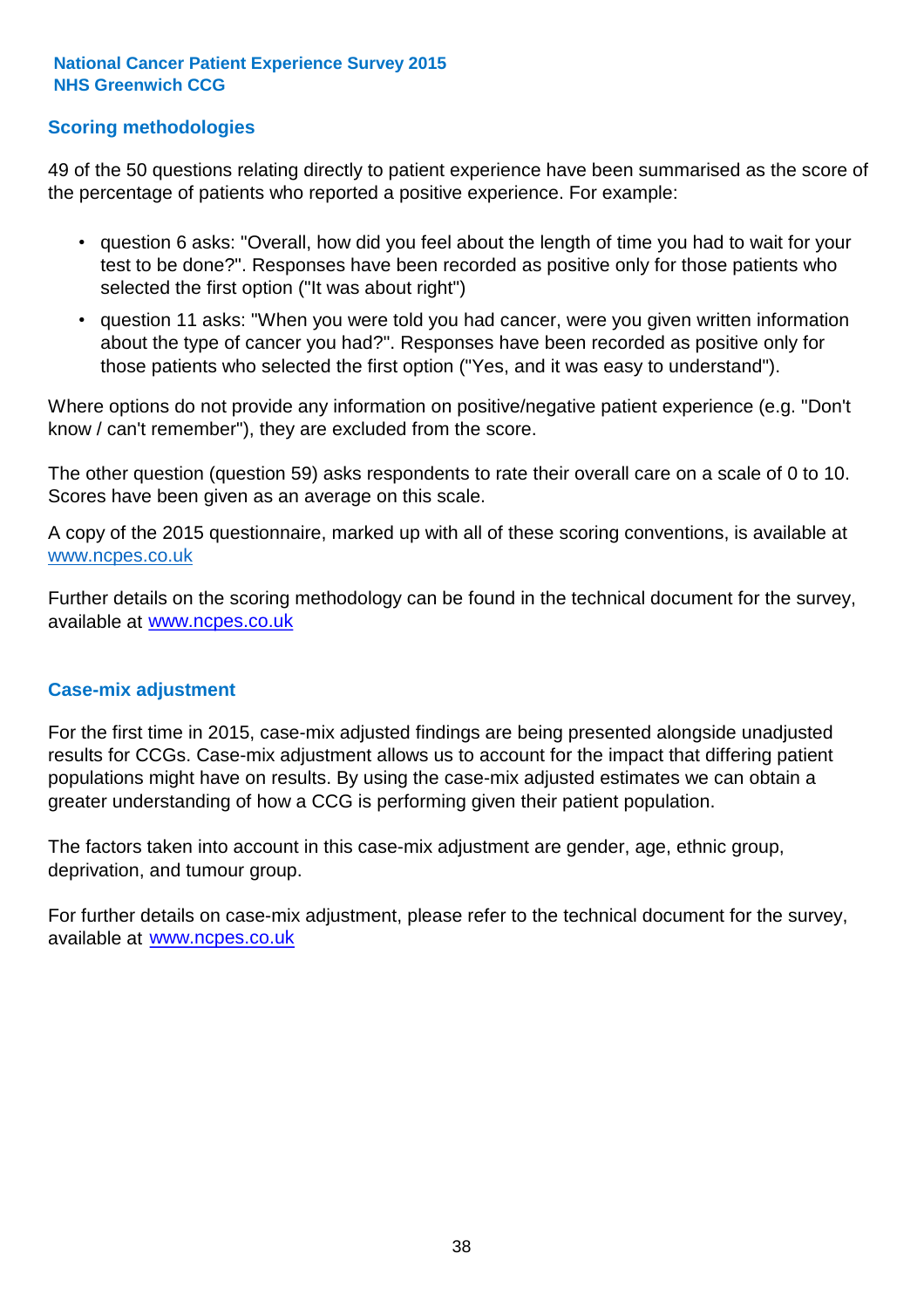#### **Response Rates**

|                 | Sample<br><b>Size</b> | <b>Excluded</b> | Adjusted<br><b>Sample</b> | <b>Not</b><br><b>Returned Refused</b> | Blank /         | Completed | Response<br>Rate |
|-----------------|-----------------------|-----------------|---------------------------|---------------------------------------|-----------------|-----------|------------------|
| <b>National</b> | 116,991               | 8.719           | 108,272                   | 33,168                                | 3.918           | 71,186    | 66%              |
| 08A             | 459                   | 41              | 418                       | 179                                   | 10 <sub>l</sub> | 229       | 55%              |

#### **Respondents by tumour group**

The tables below show the numbers of patients from each tumour group and the age and gender distribution of these patients.

| <b>Tumour Group</b>  | Number of<br>respondents* |
|----------------------|---------------------------|
| Brain / CNS          | $\overline{2}$            |
| <b>Breast</b>        | 49                        |
| Gynaecological       | 17                        |
| Colorectal / LGT     | 44                        |
| Lung                 | 13                        |
| <b>Skin</b>          | 3                         |
| Haematological       | 38                        |
| <b>Upper Gastro</b>  | 10                        |
| Other                | 9                         |
| Urological           | 12                        |
| Prostate             | 19                        |
| Sarcoma              | 5                         |
| <b>Head and Neck</b> | 8                         |

*\* These figures may not match the numerator for all questions in the 'Comparisons by tumour group' section of this report, because not all questions were answered by all respondents.*

#### **Respondents by age and gender**

The questionnaire asked respondents to give their year of birth. This information has been amalgamated into 8 age bands. The age and gender distribution for the CCG was as follows:

|             | 16-24 | 25-34 | 35-44 | 45-54 | 55-64 | 65-74 | 75-84          | $85+$ | <b>Total</b>     |
|-------------|-------|-------|-------|-------|-------|-------|----------------|-------|------------------|
| <b>Male</b> |       |       |       | 19    | 19    | 35    | 19             |       | 101 <sub>1</sub> |
| Female      |       |       |       | 23    | 31    | 35    | 22             |       | 128              |
| Total       |       |       | 11    | 42    | 50    | 70    | 4 <sup>1</sup> |       | 229              |